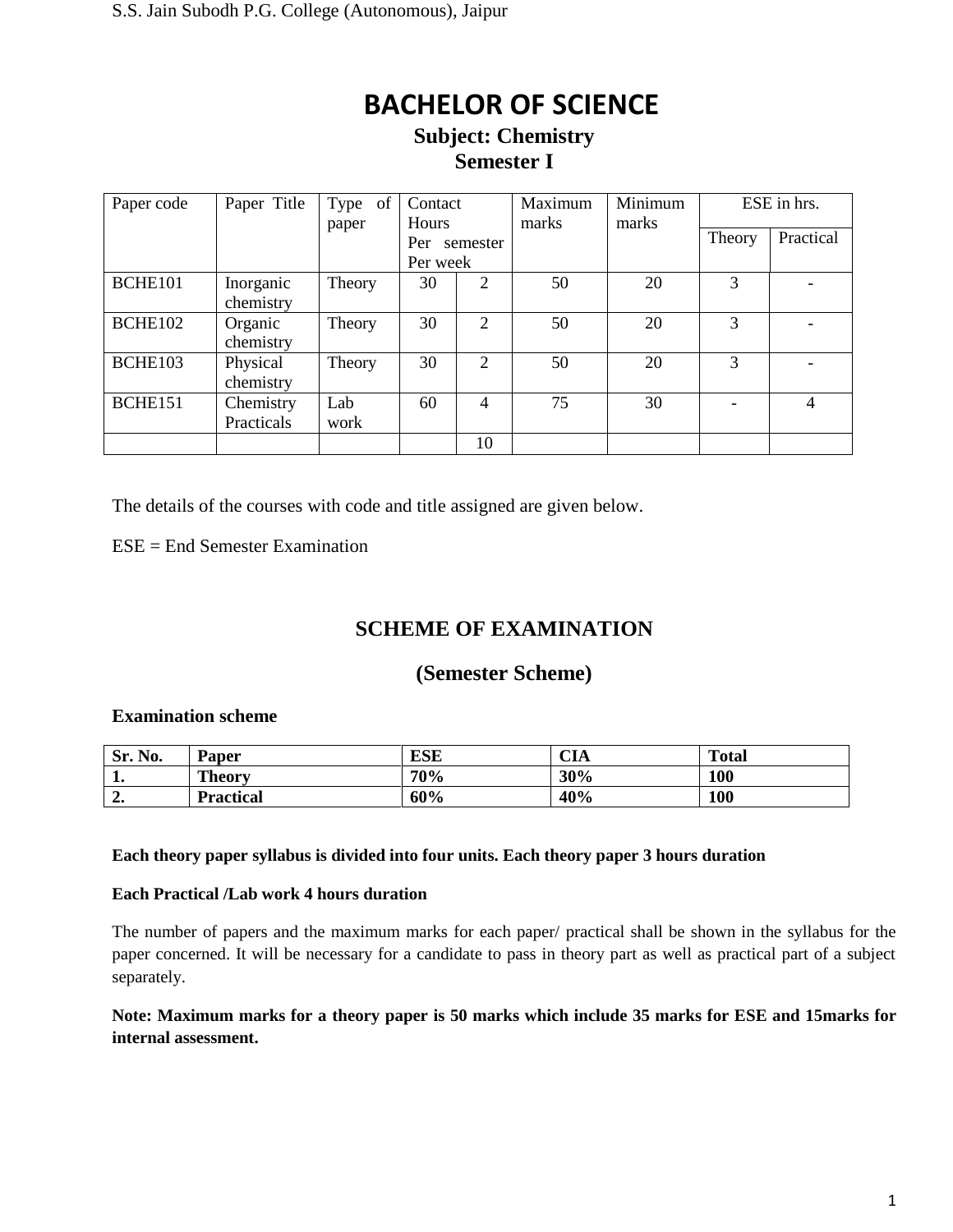## **BACHELOR OF SCIENCE Subject : Chemistry**

## **Semester I**

| Max.hrs: 3 hrs.<br>Max. marks: 35                                                                                                                                  |  |                  |          |
|--------------------------------------------------------------------------------------------------------------------------------------------------------------------|--|------------------|----------|
| <b>Part A-</b> comprises of ten very short answer questions from all units.<br>(It's a compulsory question and attempt any seven)                                  |  | $1x7 = 7$ marks  |          |
| <b>Part B</b> -comprises of eight long answer questions with two questions from each<br>unit. Candidates have to answer any four questions, selecting one question |  |                  |          |
| from each unit.                                                                                                                                                    |  | $7x4 = 28$ marks |          |
| <b>Total marks for End Semester Examination</b>                                                                                                                    |  | 35 marks         |          |
| Internal Assessment                                                                                                                                                |  | 15 marks         |          |
|                                                                                                                                                                    |  | <b>Total</b>     | 50 marks |
|                                                                                                                                                                    |  |                  |          |

## **PAPER I Inorganic Chemistry BCHE 101 30 Hrs (2 hrs/week)**

#### **Unit I**

**Chemical Bonding Part I:** Introduction of chemical bonding, properties of covalent bond, electron pair concept and its limitations directional characteristics of covalent bond, hybridization, energetics of hybridisation and shapes of different molecules and ions, Valence shell electron pair repulsion (VSEPR) theory to SnCl<sub>2</sub>,  $H_3O^+$ , NH<sub>4</sub><sup>+</sup>, NH<sub>3</sub>, H<sub>2</sub>O, TeCl<sub>4</sub>, ClF<sub>3</sub>,  $ICl<sub>2</sub>$ ,  $BrF<sub>5</sub>$ ,  $ICl<sub>4</sub>$ , Valance bond theory and its limitations.

#### **Unit II**

**Chemical Bonding Part II:** Linear combination of atomic orbitals, types of molecular orbitals, nonbonding combination of atomic orbitals, MO theory for homonuclear molecules and ions  $(H<sub>2</sub>+$  to Ne<sub>2</sub>), molecular orbital theory for heteronuclear molecules and ions (HF, CO, NO, NO<sup>+</sup>), comparison of valence bond theory and molecular orbital theory, multicentre bonding in electron deficient molecules, bond strength and bond energy, dipole moment, percentage ionic character from dipole moment and electronegativity difference.

#### **Unit III**

**Periodicity of p- block elements:** Comparative study of p-block elements: group trends, electronic configuration, atomic and ionic radii, ionization energy, electron affinity, electronegativity, oxidation states, catenation , inert pair effect.

**Chemistry of noble gases:** Introduction of noble gases, characterstics and group tendency, Chemical properties of the noble gases, compounds of noble gases, chemistry of xenon, bonding and stereochemistry of xenon compounds.

#### **Unit IV**

**Theory of Qualitative and Quantitative Inorganic Analysis:** Common ion effect, solubility product and super saturation, Chemistry of analysis of various groups of basic and acidic radicals, chemistry of identification of acid radicals in typical combinations. Chemistry of interfering radicals including their removal in the analysis of basic radicals. Theory of oxidation- reduction (Redox) titration, redox indicators, complexometric titrations, theory in reference to EDTA, complexometric indicators- direct and indirect methods.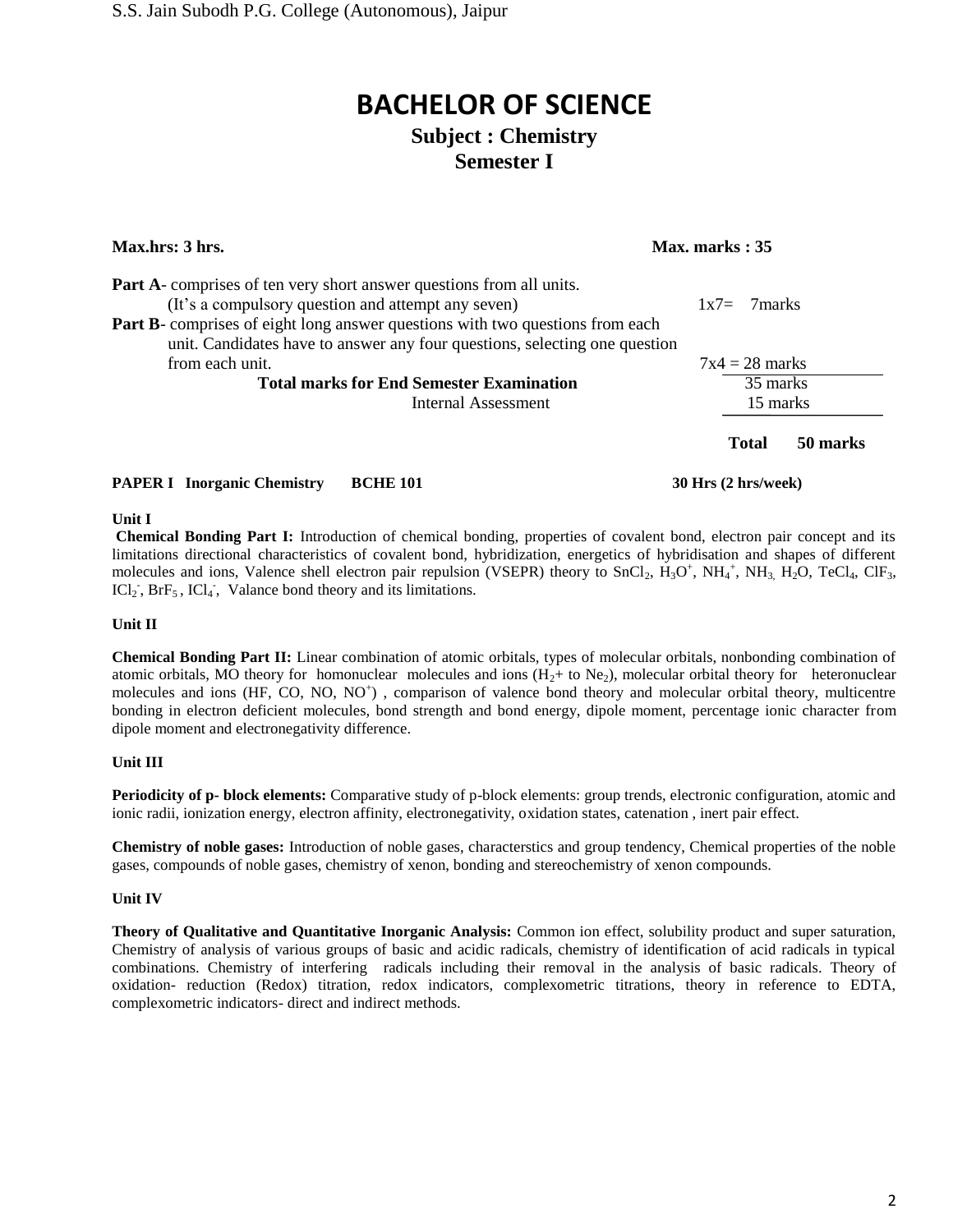### **Subject : Chemistry Semester I**

#### **PAPER II** Organic Chemistry BCHE 102 30 Hrs (2 hrs/week)

#### **Unit I**

**Mechanism of organic reaction**: Curved arrow notation , drawing electron movement with arrows, Half headed and double headed arrow, homolytic and heterolytic bond breaking, Types of reagents , electrofiles and nucleofiles. Types of organic reactions, energy considerations, reactive intermediates-Carbocations, carbanions, free radicals, carbenes, arynes and nitrenes with examples. Assigning formal charges on intermediates and other ionic species. Method of determination of reaction mechanism (product analysis, intermediates, isotope effect, kinetic and stereo chemical studies)

#### **Unit II**

**Alkanes:** IUPAC nomenclature of branched and unbranched alkanes. The alkyl group. Isomerism in alkanes sources, methods of formation (with special reference of Wurtz reaction, Kolbe reaction, Corey House reaction and decarboxylation of carboxylic acids.) Physical properties and chemical reactions of alkanes, Mechanism of free radical halogenations of alkanes, orientation, reactivity and selectivity.

**Cycloalkanes**: Nomenclature, method of formation, chemical reactions, Baeyer strain theory and its limitations. Ring strain in small rings (cyclopropane and cyclobutane), theory of strainless rings. The case of cyclopropane ring: banana bond.

#### **Unit III**

**Alkenes:** Nomenclature of alkenes, methods of formation, mechanisms of dehydration of alcohols and dehydrohalogenation of alkyl halides, regioselectivity in alcohol dehydrations. The Saytzeff rule, Hofmann elimination. Physical properties and relative stabilities of alkenes. Chemical reactions of alkenes—mechanism involved in hydrogenations, Markownikoffs rule, hydroboration –oxidation, oxymercuration-reduction. Epoxidation, ozonolysis, hydration, hydroxylation and oxidation with KMnO4, polymerization of alkenes. Subsititution at the allylic and vinylic position of alkenes. Industrial applications of ethylene and propene.

**Cycloalkenes :** Method of formation, conformation and chemical reactions of cycloalkenes.

#### **Unit IV**

**Dienes:** Nomenclature and classification of dienes, isolated, conjugated and cumulated dienes, Structure of allenes and butadiene, methods of formation, polymerization, chemical reactions, 1,2and 1,4- additions, Diels-Alder reaction.

**Alkynes :** Nomenclature, structure and bonding in alkynes, methods of formation. Chemical reactions of alkynes, acidity of alkynes. Mechanism of electrofilic and nucleofilic addition reactions, Hydroboration-oxidation, metal – ammonia reduction, oxidation and polymerisation.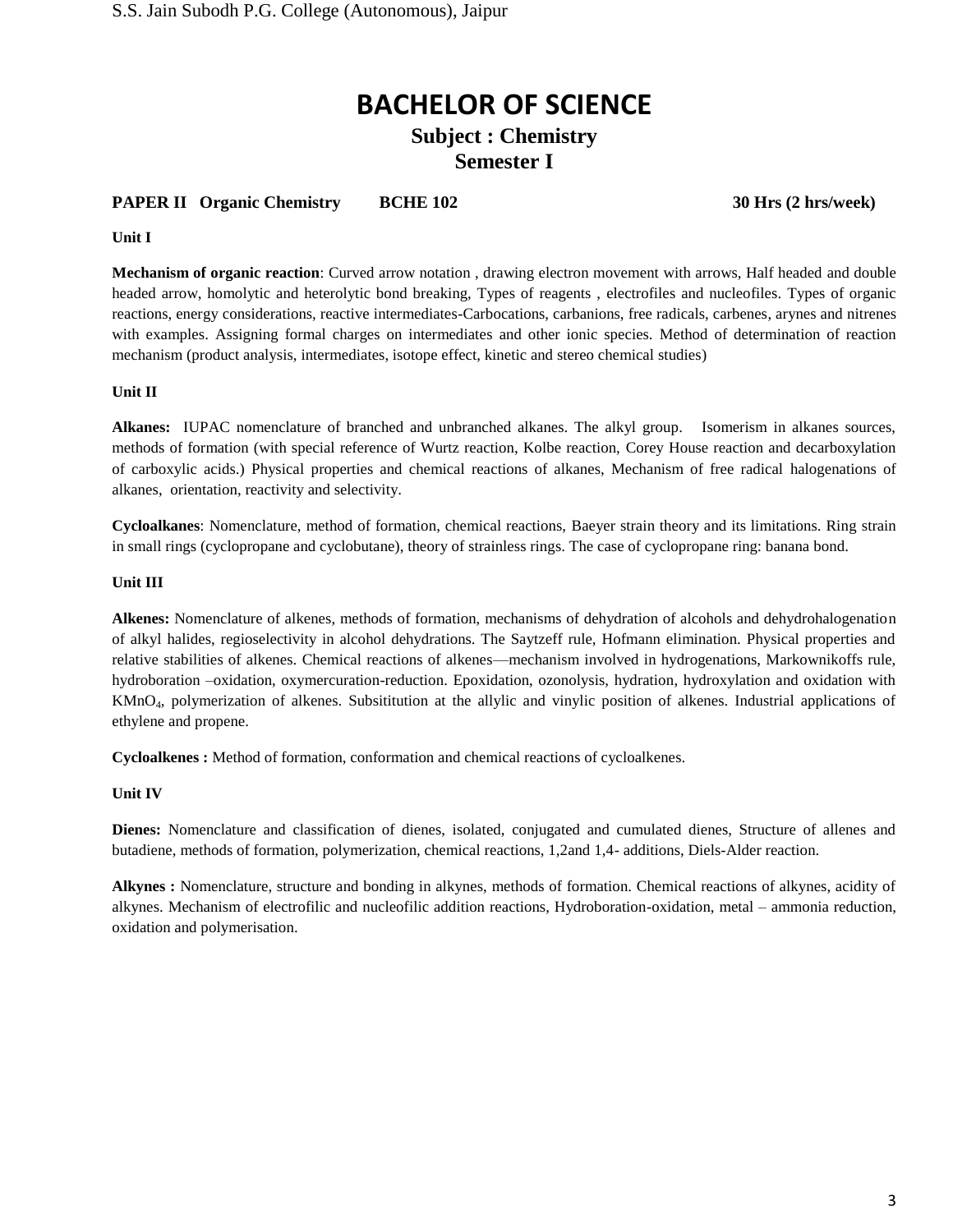### **Subject : Chemistry Semester I**

#### **PAPER III Physical Chemistry BCHE 103 30 Hrs (2 hrs/week)**

**Unit I**

**Gaseous States 1:** Gaseous laws and their derivations, postulate of kinetic theory of gases and its derivation, deviation from ideal behavior, (with respect to pressure and volume), Vander Waals equation of state

**Unit II**

**Gaseous States 2:** Critical phenomenon : PV isotherm of real gases, continuity of state, the isotherms of Vander Waals equation, relationship between critical constant and Vander- Waals constant, the law of corresponding states, reduced equation of state.

Root mean square, average and most probable velocity. Qualitative discussion of the Maxwell`s distribution of molecular velocities, collision number, mean free path and collision diameter. Liquification of gases.

#### **Unit III**

**Liquid state:** Intermolecular forces, structure of liquids (a qualitative description). Structural differences between solid, liquid and gases. Liquid crystals: difference between liquid crystal, solid and liquid. Classification, structure and application of liquid crystal

#### **Unit IV**

**Solid state:** Definition of space lattice, Unit cell. Law of crystallography (i)law of constancy of interfacial angles (ii) law of rationality of indices (iii)law of symmetry. Symmetry elements in crystals. X ray diffraction by crystals. Derivation of Braggs equation, Determination of crystal structure of NaCl, KCl and CsCl ( Laue's method and powder method)**.**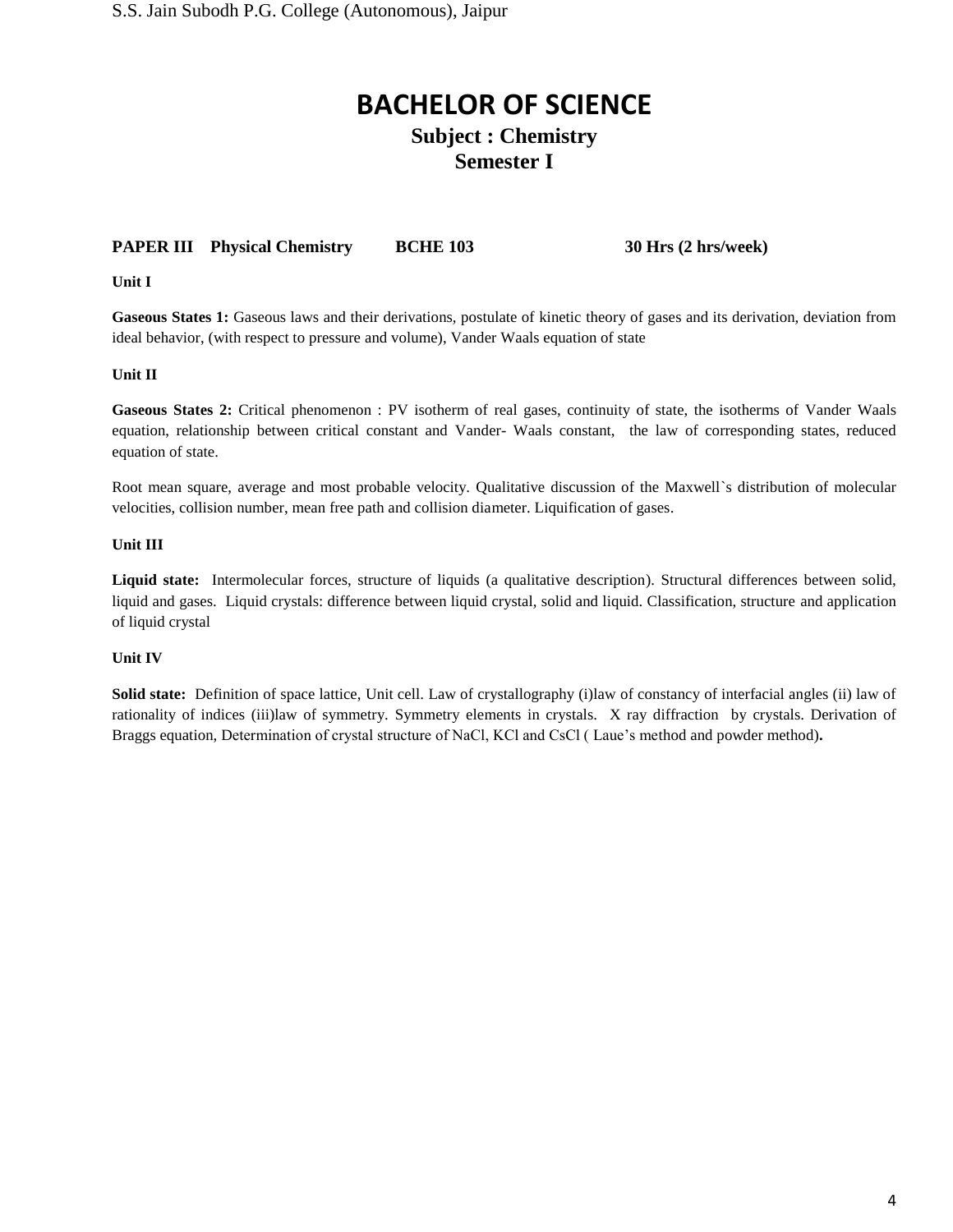### **Subject : Chemistry Semester I**

**Chemistry Practical BCHE 151** 60 hrs (4 hr/week)

**Practicals** 

**Note: Total marks for each semester practicals is 75, which include 45 marks for ESE and 30 marks for internal assessment.**

| Duration 4 hours |                           |          | Max. Marks: 45 |
|------------------|---------------------------|----------|----------------|
| Experiment no. 1 | Inorganic Chemistry       | 18 marks |                |
| Experiment no. 2 | <b>Physical Chemistry</b> | 12 marks |                |
|                  | Record                    | 7 marks  |                |
|                  | Viva                      | 8 marks  |                |

#### **Inorganic chemistry**

Qualitative Analysis: Semi microanalysis; separation and identification of three cations and three anions in the given inorganic mixture, specific tests for some typical combination of acid radicals.

#### **Physical chemistry**

#### **Viscosit**y**, Surface Tension**

- 1. To determine the percentage composition of a given mixture (non-interacting systems) by viscosity method.
- 2. To determine the relative viscosity of given unknown organic liquid by viscometer.
- 3. To determine the relative surface tension of given unknown organic liquid by stalagmometer.
- 4. To determine the percentage composition of a given binary mixture by surface tension method.

#### **Viva**-**Voce and Record**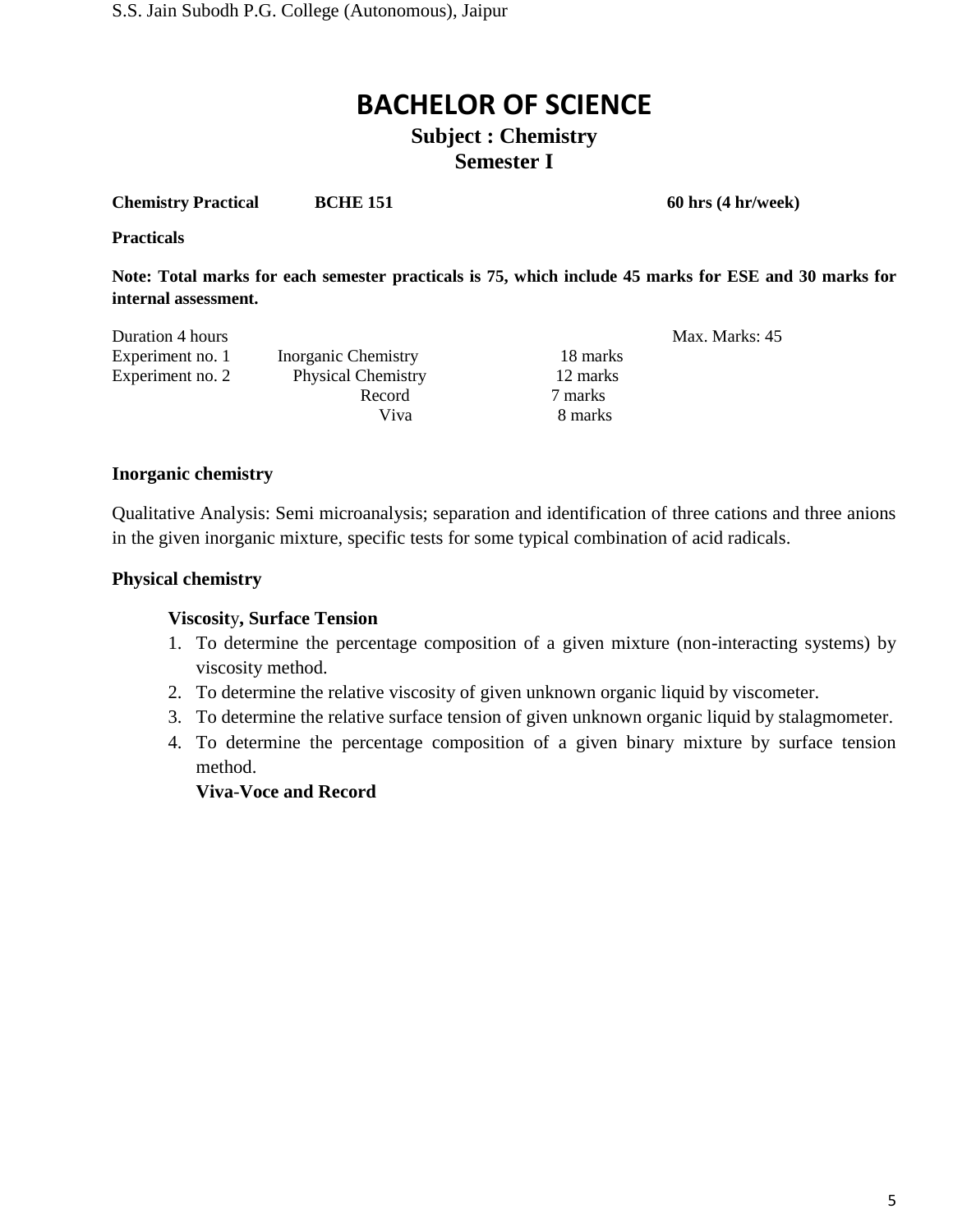### **Subject : Chemistry Semester II**

| Paper code      | Paper Title             | of<br>Type<br>paper | Contact<br><b>Hours</b> |                | Minimum<br>Maximum<br>marks<br>marks |    | ESE in hrs. |           |
|-----------------|-------------------------|---------------------|-------------------------|----------------|--------------------------------------|----|-------------|-----------|
|                 |                         |                     | Per<br>Per week         | semester       |                                      |    | Theory      | Practical |
| <b>BCHE 201</b> | Inorganic<br>chemistry  | Theory              | 30                      | $\overline{2}$ | 50                                   | 20 | 3           |           |
| <b>BCHE 202</b> | Organic<br>chemistry    | Theory              | 30                      | $\overline{2}$ | 50                                   | 20 | 3           |           |
| <b>BCHE 203</b> | Physical<br>chemistry   | Theory              | 30                      | 2              | 50                                   | 20 | 3           |           |
| <b>BCHE 251</b> | Chemistry<br>Practicals | Lab<br>work         | 60                      | 4              | 75                                   | 30 |             | 4         |
|                 |                         |                     |                         | 10             |                                      |    |             |           |

The details of the courses with code and title assigned are given below.

ESE = End Semester Examination

## **SCHEME OF EXAMINATION**

### **(Semester Scheme)**

### **Examination scheme**

| No.<br>Sr.   | Paper            | <b>ESE</b> | <b>CIA</b> | <b>Total</b> |
|--------------|------------------|------------|------------|--------------|
| . .          | <b>Theory</b>    | 70%        | 30%        | 100          |
| $\sim$<br>∸• | <b>Practical</b> | 60%        | 40%        | 100          |

**Each theory paper syllabus is divided into four units. Each theory paper 3 hours duration**

#### **Each Practical /Lab work 4 hours duration**

The number of papers and the maximum marks for each paper/ practical shall be shown in the syllabus for the paper concerned. It will be necessary for a candidate to pass in theory part as well as practical part of a subject separately.

#### **Note: Maximum marks for a paper is 50 marks which include 35 marks for ESE and 15marks for internal assessment.**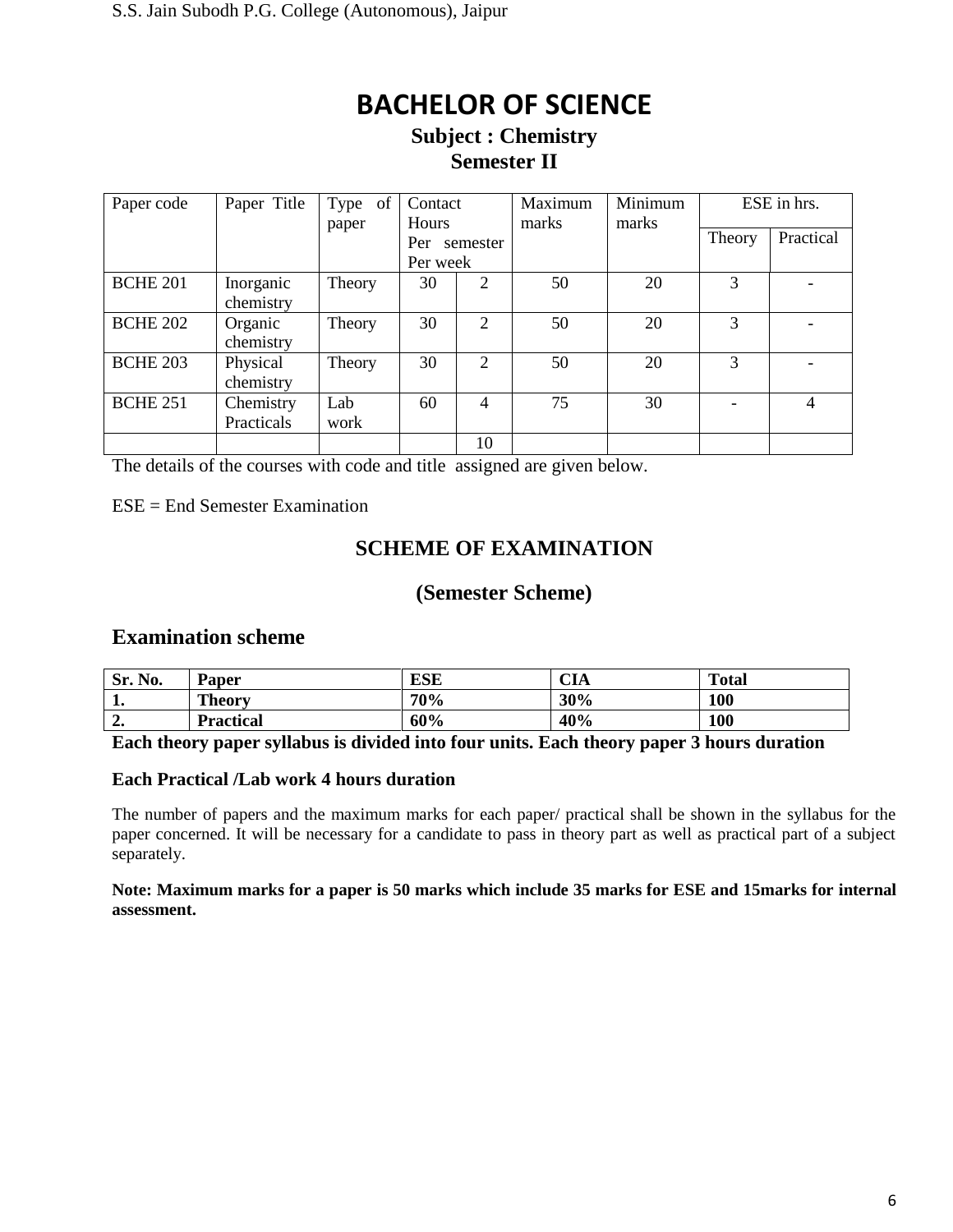## **BACHELOR OF SCIENCE Subject : Chemistry**

## **Semester II**

| Max.hrs: 3 hrs.<br>Max. marks: 35                                                    |                                                                            |              |                     |  |
|--------------------------------------------------------------------------------------|----------------------------------------------------------------------------|--------------|---------------------|--|
| <b>Part A</b> -comprises of ten very short answer questions from all units.          |                                                                            |              |                     |  |
| (It's a compulsory question and attempt any seven)                                   |                                                                            |              | $1x7 = 7$ marks     |  |
| <b>Part B</b> -comprises of eight long answer questions with two questions from each |                                                                            |              |                     |  |
|                                                                                      | unit. Candidates have to answer any four questions, selecting one question |              |                     |  |
| from each unit.                                                                      |                                                                            |              | $7x4 = 28$ marks    |  |
|                                                                                      | <b>Total marks for End Semester Examination</b>                            |              | 35 marks            |  |
|                                                                                      | Internal Assessment                                                        |              | 15 marks            |  |
|                                                                                      |                                                                            | <b>Total</b> | 50 marks            |  |
| <b>PAPER I : Inorganic Chemistry</b>                                                 | <b>BCHE 201</b>                                                            |              | 30 Hrs (2 hrs/week) |  |

#### **Unit I**

Ionic Solids: Ionic structures (AB and AB<sub>2</sub> type), packing of ions, Radius ratio and coordination number, calculation of limiting radius ratio for tetrahedral, octahedral and cubic crystal structure, limitations of radius ratio rules, Polarizing power and polarisability of ions, Fajans rule, lattice energy and born lande equation, Born Haber cycle and its applications, solvation energy and solubility of ionic solids.

#### **Unit II**

**Metallic Bond:** Introduction of metallic bond, properties of metals, theories of Metallic bond- old electron free theory, valance bond theory, limitations of valence bond theory, molecular orbital or band theory, lattice defects in ionic solids, semiconductors.

**Weak interactions:** Hydrogen bonding and Vander Waals forces.

#### **Unit III**

**s-Block Elements:** Comparative study, diagonal relationships, salient features of hydrides, solvation and complexation tendencies including their function in biosystems and introduction to alkyls and aryls.

#### **Unit IV**

**Some important compounds of p- block elements:** Hydrides of boron, diborane and higher boranes, borazines, borohydrides, fullerenes, carbides, flurocarbons, silicates (structural principle), tetrasulphur tetranitride, basic properties of halogens, interhalogens and polyhalides.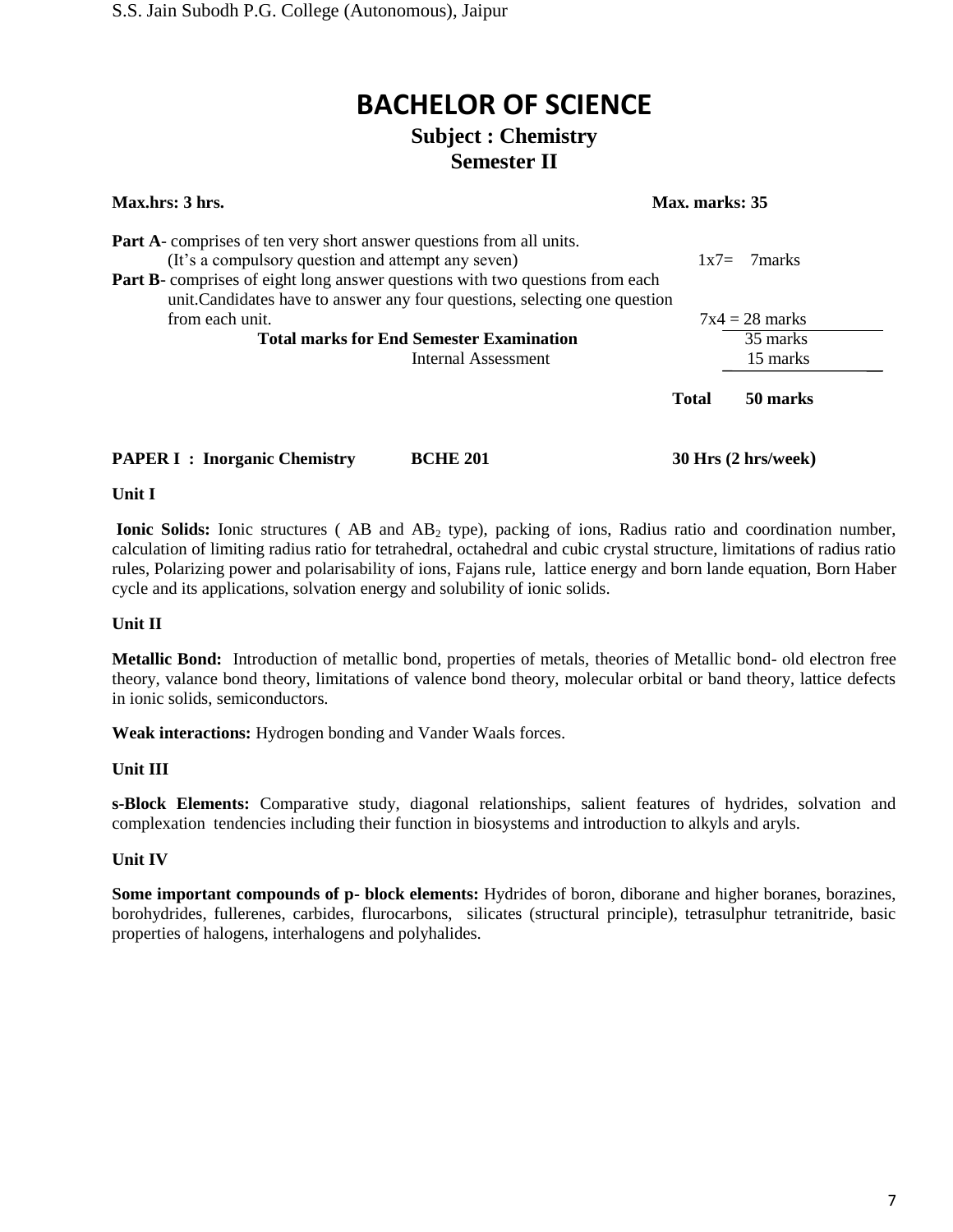## **Subject : Chemistry Semester II**

#### **PAPER II** Organic Chemistry BCHE 202 30 Hrs (2 hrs/week) **Unit I**

**Stereochemistry of organic compounds:** Concept of isomerism, type of isomerism. Optical isomerism; elements of symmetry, molecular chirality- allenes and biphenyl, Enantiomers, stereogenic centre, optical activity, properties of enantiomers. Chiral and achiral molecules with two stereogenic centres, distereomers Threo, and erythro diastereomers, meso compounds. Resolution of enantiomers , inversion, retention and racemisation. Relative and absolute configuration, sequence rule, D&L and R&S system of nomenclature.

#### **Unit II**

**Geometrical isomerism:** Determination of configuration of geometric isomers, E&Z- system of nomenclature, geometric isomerism in oximes and in cyclic compounds.

**Conformational isomerism :** Conformational analysis of ethane and n-butane. Newman projection and Sawhorse formulae. Fischer and flying wedge formula. Difference between configuration and conformation

**Arenes:** Nomenclature of benzene derivatives. The aryl group, aromatic nucleus and side chain. Structure of benzene, molecular formula and Kekule structure. Stability and carbon-carbon bond length of benzene, resonance structure, MO picture.

#### **Unit III**

**Aromaticity:** The Huckel's rule, aromatic ions.

**Aromatic electrofilic substitution:** General pattern of the mechanism, role of sigma and pi complexes. Mechanism of nitration, halogenations, sulphonation, mercuration and Friedel Craft reaction with energy profile diagrams. Activating and deactivating substituents, orientation and ortho/para ratio. Side chain reactions of benzene derivatives. Birch reduction.

#### **Unit IV**

**Alkyl and aryl halides:** Nomenclature and classes of alkyl halides, methods of formation, chemical reactions. Mechanism of nucleofilic substitution, reaction of alkyl halides,  $SN<sup>1</sup>$  and  $SN<sup>2</sup>$  reaction with energy profile diagram.

**Poly halogen compounds:** Chloroform, carbon tetra chloride. Methods of formation of aryl halides, nuclear and side chain reaction. The addition-elimination and the elimination addition mechanism of nucleofilic aromatic substitution reaction. Relative reactivities of alkyl halides v/s allyl, vinyl and aryl halides. Synthesis and uses of DDT and BHC.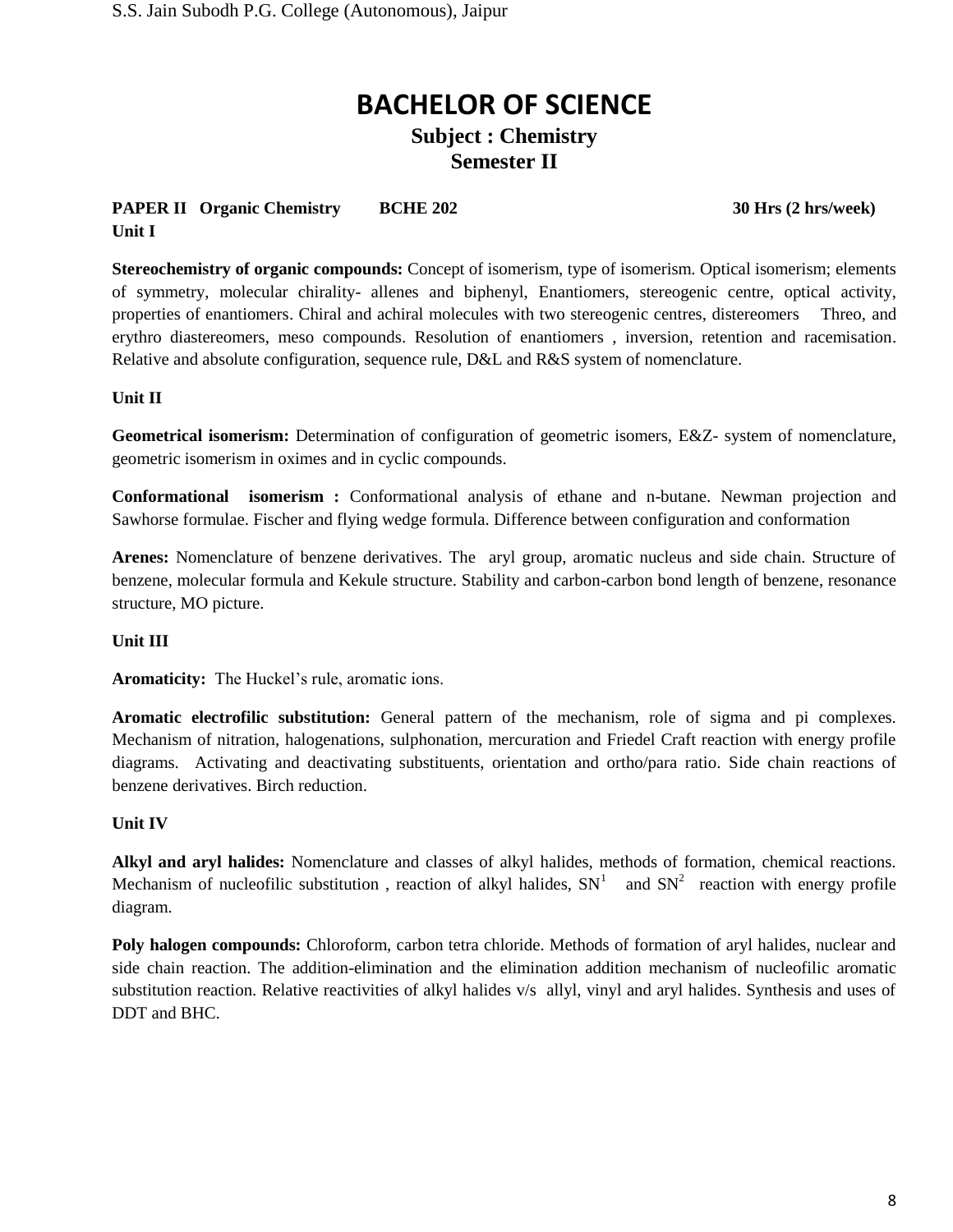### **Subject : Chemistry**

### **Semester II**

### **PAPER III Physical Chemistry BCHE 203 30 Hrs (2 hrs/week)**

#### **Unit I**

**Colloidal state:** Definition of colloids, classification of colloids. Solids in liquids (sols): properties- kinetics, optical and electrical. Stability of colloids, protective action, Hardy Schulze law. Gold number. Liquids in solids (gels): classification, preparation and properties, inhibition, general application of collides. Liquid in liquid (emulsions): types of emulsions, preparation, Emulsifiers.

#### **Unit II**

**Chemical Kinetics I:** Chemical kinetics and its scope, rate of a reaction, factors influencing the rate of a reaction, concentrations, temperature, pressure, solvent, light, catalyst. Concentration dependence of rates, mathematical characteristics of simple chemical reaction- zero order, first order, second order, pseudo order, half life and mean life. Determinations of the order of reaction- differential method, method of integration, method of half-life period and isolation method. Radioactive decay as a first order phenomenon.

#### **Unit III**

**Chemical Kinetics II:** Experimental methods of chemical kinetics: conductometric, potentiometric, optical methods, polarimetry and spectrophotometer. Theories of chemical kinetics, Effect of temperature on the rate reaction, Arrhenius concept of activation energy. Simple collision theory based on hard sphere model, transition state theory (equilibrium hypothesis). Expression for the rate constant based on equilibrium constant and thermodynamic aspects.

#### **Unit IV**

**Solutions, Dilute solutions**: ideal and non ideal solutions, methods of expressing concentrations of solutions, activity and activity coefficient.

**Colligative properties**: Raoult`s law, relative lowering of vapour pressure, molecular weight determination. Osmosis law of osmotic pressure and its measurement, determination of molecular weight from osmotic pressure, Elevation of boiling point and depression of freezing point. Thermodynamic derivation of relation between molecular weight and elevation of boiling point and depression in freezing point. Experimental methods for determining various colligative properties. Abnormal molar mass degree of dissociation and association of solutes.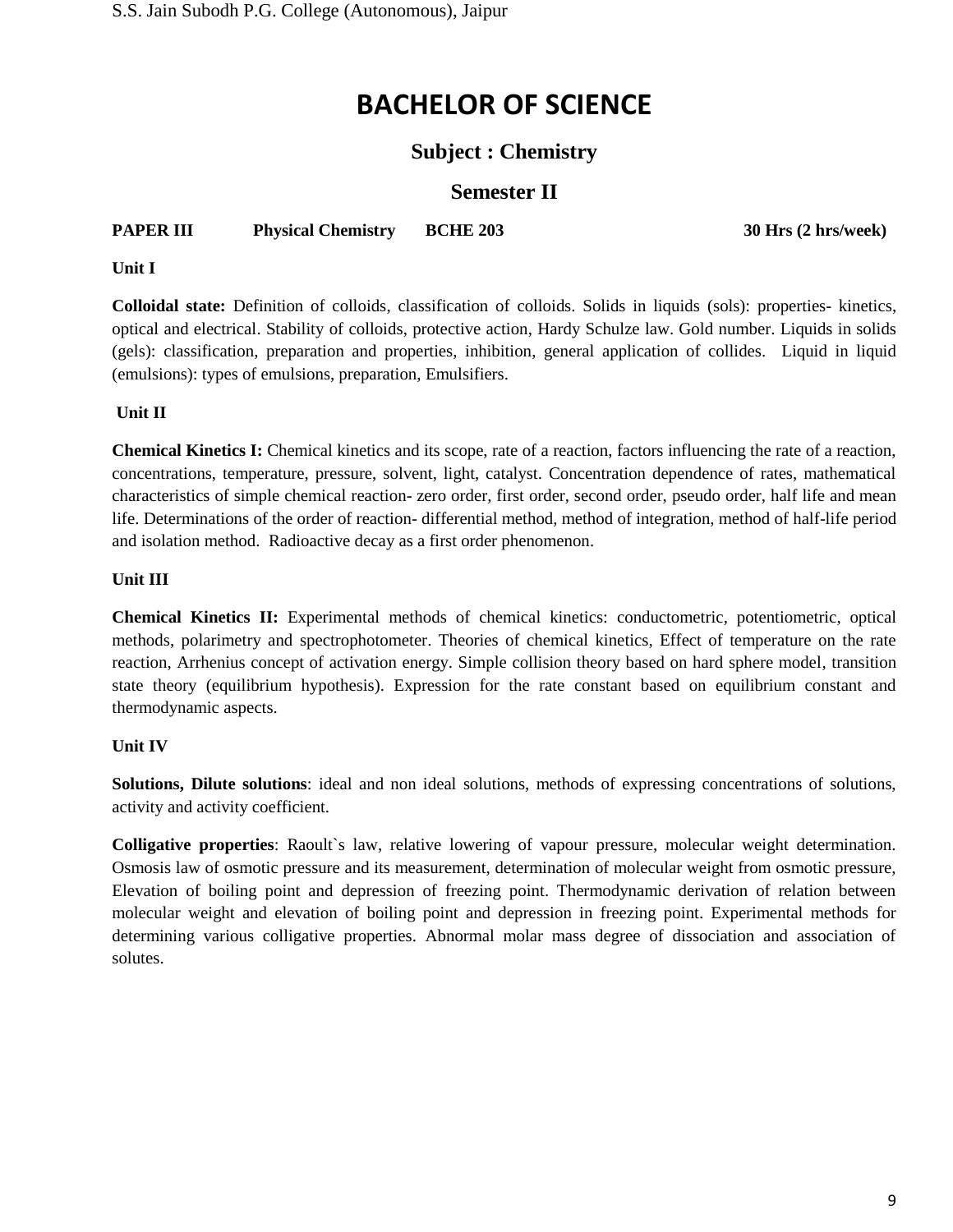### **Subject : Chemistry**

### **Semester II**

**BCHE 251 Chemistry Practical 60 hrs(4hrs/week )** 

**Note: Total marks for each semester practicals is 75, which include 45 marks for ESE and 30 marks for internal assessment.**

#### **Max. marks 45**

| Experiment no. 1 | <b>Inorganic Chemistry</b> | 15 marks        |
|------------------|----------------------------|-----------------|
| Experiment no. 2 | <b>Organic Chemistry</b>   |                 |
|                  | a) $M.P/b.p$               | 3 marks         |
|                  | b) Organic compound        | $12(6+6)$ marks |
|                  | Record                     | 7 marks         |
|                  | Viva                       | 8 marks         |

#### **Inorganic chemistry:**

#### **Quantitative analysis: Volumetric analysis**

- (a) Determination of acetic acid in commertial vinegar using NaOH.
- (b) Determination of alkali content ant acid tablet using HCl.
- (c) Estimation of calcium content in chalk as calcium oxalate by permanganometery.
- (d) Estimation of hardness of water by EDTA.
- (e) Estimation of ferrous and ferric by dichromate method.
- (f) Estimation of copper using thiosulphate.

#### **Organic chemistry:**

**(A)** Laboratory techniques

**a** . Determination of m. p. of naphthalene, benzoic acid, urea etc.

#### OR

**b**. Determination of b. p. of ethanol, methanol, cyclohexane, etc

**(B)** Qualitative analysis; detection of extra elements (N, S. and halogens) and functional groups e.g. (phenolic , alcoholic, carboxylic, carbonyl, ester, carbohydrate, amine, amide and nitro ) in simple organic compounds

#### **Viva voce and record**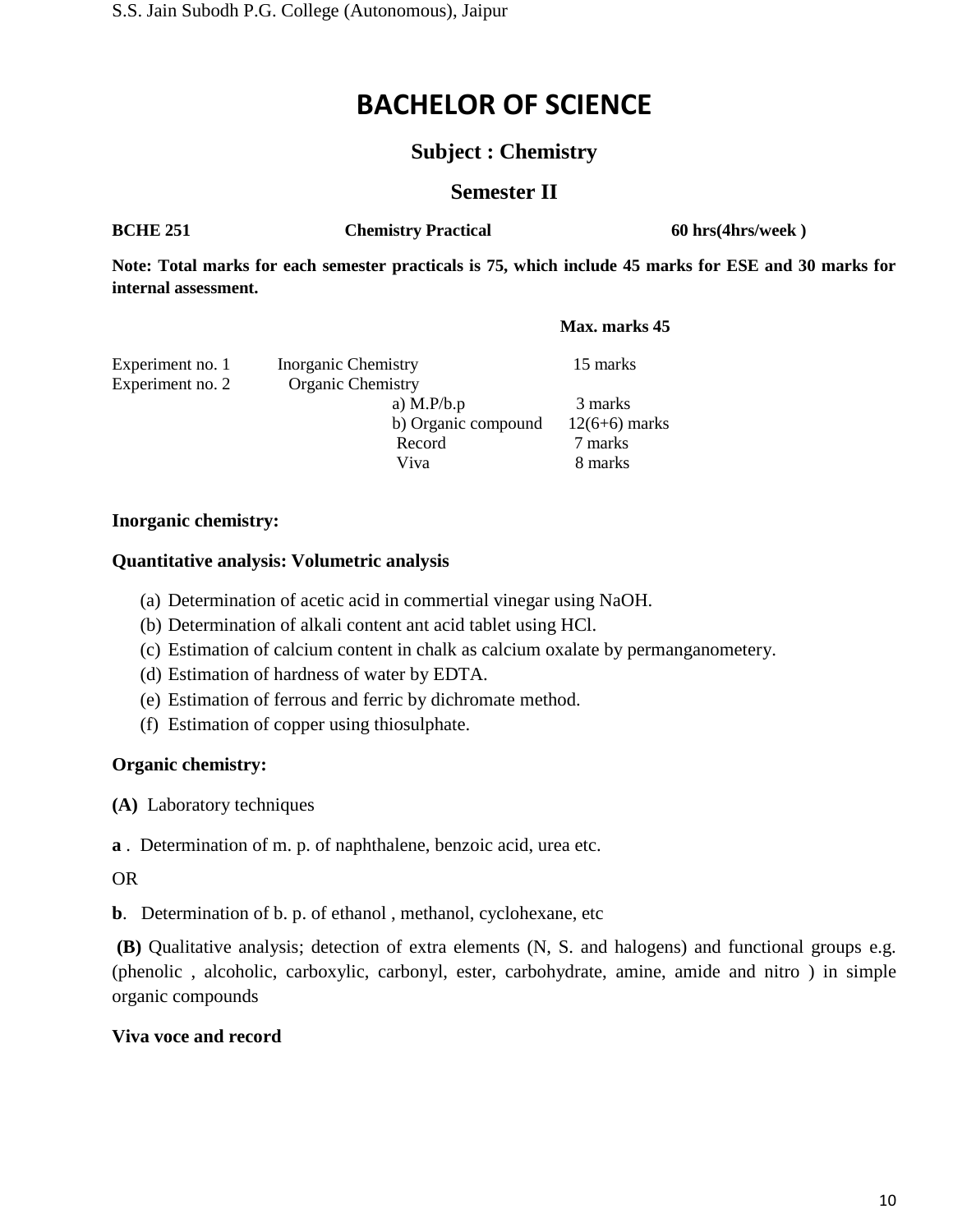## **Subject : Chemistry**

### **Semester III**

| Paper code      | Paper<br>Title | Type of | Contact  |                | Maximum | Minimum | ESE in hrs. |           |
|-----------------|----------------|---------|----------|----------------|---------|---------|-------------|-----------|
|                 |                | paper   | Hours    | Per semester   | marks   | marks   | Theory      | Practical |
|                 |                |         | Per week |                |         |         |             |           |
| <b>BCHE 301</b> | Inorganic      | Theory  | 30       | 2              | 50      | 20      | 3           |           |
|                 | chemistry      |         |          |                |         |         |             |           |
| <b>BCHE 302</b> | Organic        | Theory  | 30       | $\overline{2}$ | 50      | 20      | 3           |           |
|                 | chemistry      |         |          |                |         |         |             |           |
| <b>BCHE 303</b> | Physical       | Theory  | 30       | $\overline{2}$ | 50      | 20      | 3           |           |
|                 | chemistry      |         |          |                |         |         |             |           |
| <b>BCHE 351</b> | Chemistry      | Lab     | 60       | $\overline{4}$ | 75      | 30      |             | 4         |
|                 | Practicals     | work    |          |                |         |         |             |           |
|                 |                |         |          | 10             |         |         |             |           |

The details of the courses with code and title assigned are given below.

ESE = End Semester Examination

## **SCHEME OF EXAMINATION**

### **(Semester Scheme)**

### **Examination scheme**

| Sr.<br>No.   | <b>Paper</b>     | <b>ESE</b> | $\cap$ T.<br>UА | <b>Total</b> |
|--------------|------------------|------------|-----------------|--------------|
| ᅩ.           | <b>Theory</b>    | 70%        | 30%             | 100          |
| $\sim$<br>∸∙ | <b>Practical</b> | 60%        | 40%             | 100          |

#### **Each theory paper syllabus is divided into four units. Each theory paper 3 hours duration**

#### **Each Practical /Lab work 4 hours duration**

The number of papers and the maximum marks for each paper/ practical shall be shown in the syllabus for the paper concerned. It will be necessary for a candidate to pass in theory part as well as practical part of a subject separately.

**Note: Maximum marks for a paper is 50 marks which include 35 marks for ESE and 15marks for internal assessment.**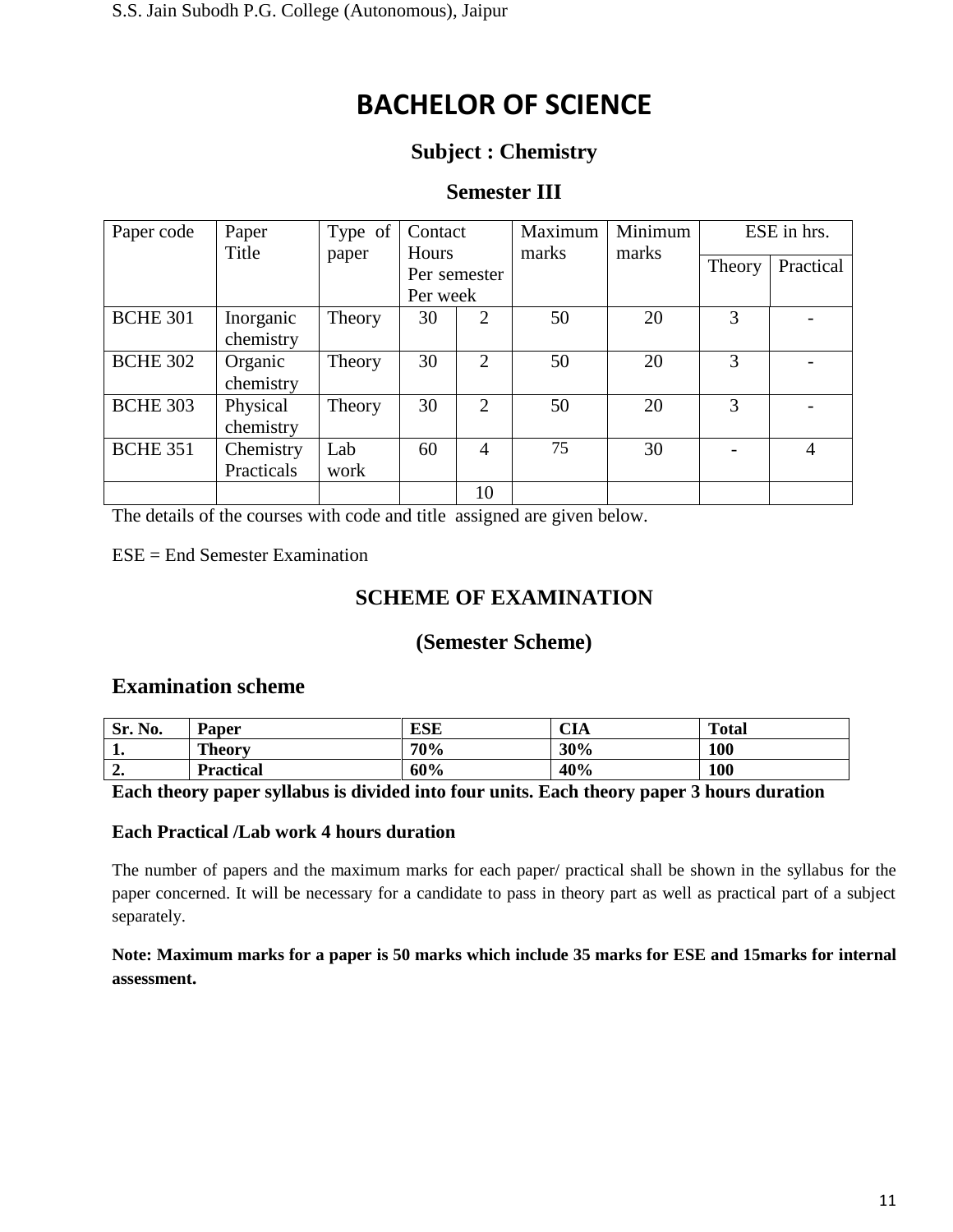## **Subject : Chemistry**

## **Semester III**

| Max.hrs: 3 hrs.     |                            |                                                                                                                                                                                                                           | Max. marks: 35 |                     |  |
|---------------------|----------------------------|---------------------------------------------------------------------------------------------------------------------------------------------------------------------------------------------------------------------------|----------------|---------------------|--|
|                     |                            | <b>Part A</b> -comprises of ten very short answer questions from all units.<br>(It's a compulsory question and attempt any seven)<br><b>Part B</b> -comprises of eight long answer questions with two questions from each |                | $1x7 = 7marks$      |  |
|                     |                            | unit. Candidates have to answer any four questions, selecting one question                                                                                                                                                |                |                     |  |
| from each unit.     |                            |                                                                                                                                                                                                                           |                | $7x4 = 28$ marks    |  |
|                     |                            | <b>Total marks for End Semester Examination</b>                                                                                                                                                                           |                | 35 marks            |  |
|                     |                            | Internal Assessment                                                                                                                                                                                                       |                | 15 marks            |  |
|                     |                            |                                                                                                                                                                                                                           | <b>Total</b>   | 50 marks            |  |
| <b>Semester III</b> |                            |                                                                                                                                                                                                                           |                |                     |  |
| <b>PAPER I</b>      | <b>Inorganic Chemistry</b> | <b>BCHE 301</b>                                                                                                                                                                                                           |                | 30 Hrs (2 hrs/week) |  |

#### **Unit I**

**Acids and Bases :** Arrhenius (Water- ion system), Bronsted- Lowry (The proton donor acceptor system), The Lux-Flood (oxide ion concept), Lewis concepts of acids and bases (The electron donor acceptor concept) and solvent system and solvolysis, ionic product of solvent, limitations of solvent system.

#### **Unit II**

**Hard and soft acids and bases (HSAB):** Classification of acids and bases as hard and soft. Pearson's HSAB concept, acid- base strength and hardness and softness, symbiosis, theoretical basis of hardness and softness, electronegativity and hardness and softness, limitations of HSAB.

#### **Unit III**

**Non-aqueous solvents :** Physical properties of solvent, types of solvent and their general characteristics, reactions in non-aqueous solvents with reference to liq.  $NH_3$  and liq.  $SO_2$  HF

#### **Unit IV**

**Seperation methods and Analysis Process:** Principles and process of solvent extraction, the distribution law and partition coefficient, batch extraction, continuous extraction and counter current distribution, Gravimetric methods, theory of precipitation, co-precipitation, post precipitation, theory of purifying the precipitates.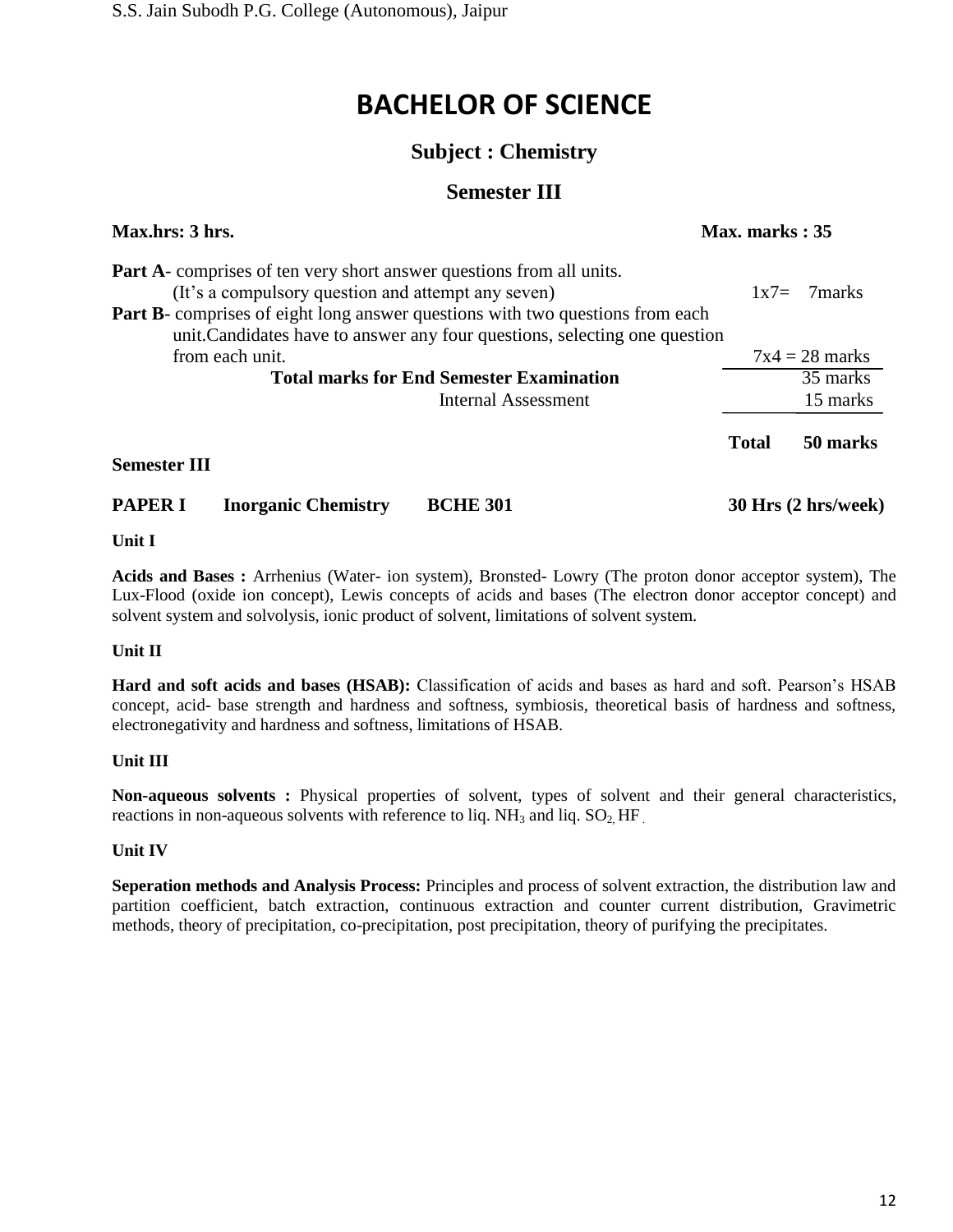### **Subject : Chemistry Semester III**

#### **PAPER II** Organic Chemistry BCHE 302 30 Hrs (2 hrs/week) **Unit I**

**Alcohols**: Classification and nomenclature. Monohydric alcohols- Methods of formation by reduction of aldehyde, ketones, carboxylic acids and esters. Hydrogen bonding, acidic nature, reaction of alcohols. Dihydric alcohols- methods of formation, chemical reactions of vicinal glycols, oxidation cleavage  $[Pb(OAc)<sub>4</sub>$  and  $HIO<sub>4</sub>]$ and pinacol- pinacolone rearrangement. Trihydric alcohols- methods of formation, chemical reactions of glycerol.

#### **Unit II**

**Phenol:** Nomenclature, structure and bonding, preparation of phenols, physical properties and acidic character. Comparative acidic strength of alcohols and phenols, resonance stabilization of phenoxide ion, reaction of phenols, electrophilic aromatic substitions, acylations and carboxylation. Mechanisms of Fries rearrangement, Claisen rearrangement. Gattermann synthesis, Hauben- Hoesch reaction, Lederer Manasse reaction and Reimer Tiemann reaction.

#### **Unit III**

**Aldehyde and ketones:** Nomenclature and structure of the carbonyl group. Synthesis of aldehyde and ketones with particular reference to the synthesis of aldehydes from acid chlorides, synthesis of aldehyde and ketones using 1, 3 dithianes, synthesis of ketones from nitriles and from carboxylic acids. Physical properties. Mechanism of nucleophilic additions to carbonyl group with particular emphasis on benzoin, aldol, perkin and Knovenagel condensations, condensation with ammonia and its derivatives. Wittig reaction, Mannich reaction, use of acetals as protecting group, oxidation of aldehyde and ketones, Cannizzaro reaction, Bayer Villiger oxidation of ketones, MPV, Clemmensen's reduction, Wolf Kishner reduction, LiAlH<sub>4</sub> and NaBH<sub>4</sub> reduction, Halogenation of enolizable ketones.

#### **Unit IV**

**Ethers and epoxides**: Nomenclature of ethers and methods of their formation, physical properties, chemical reactions- cleavage and auto oxidation, Ziesel 's method. Synthesis of epoxides. Acid and base- catalyzed ring opening of *epoxides*, orientation of epoxide ring opening; reactions of Grignard and organolithium reagents with epoxides.

**Organic synthesis via Enolates**: Acidity of α hydrogens, alkylation of diethyl malonate and ethyl acetoacetate. Synthesis of ethylacetoacetate; The Claisen condensation. Keto-enol tautomerism of ethyl acetoacetate. Alkylation of 1,3- dithianes, alkylation and acylation of enamines.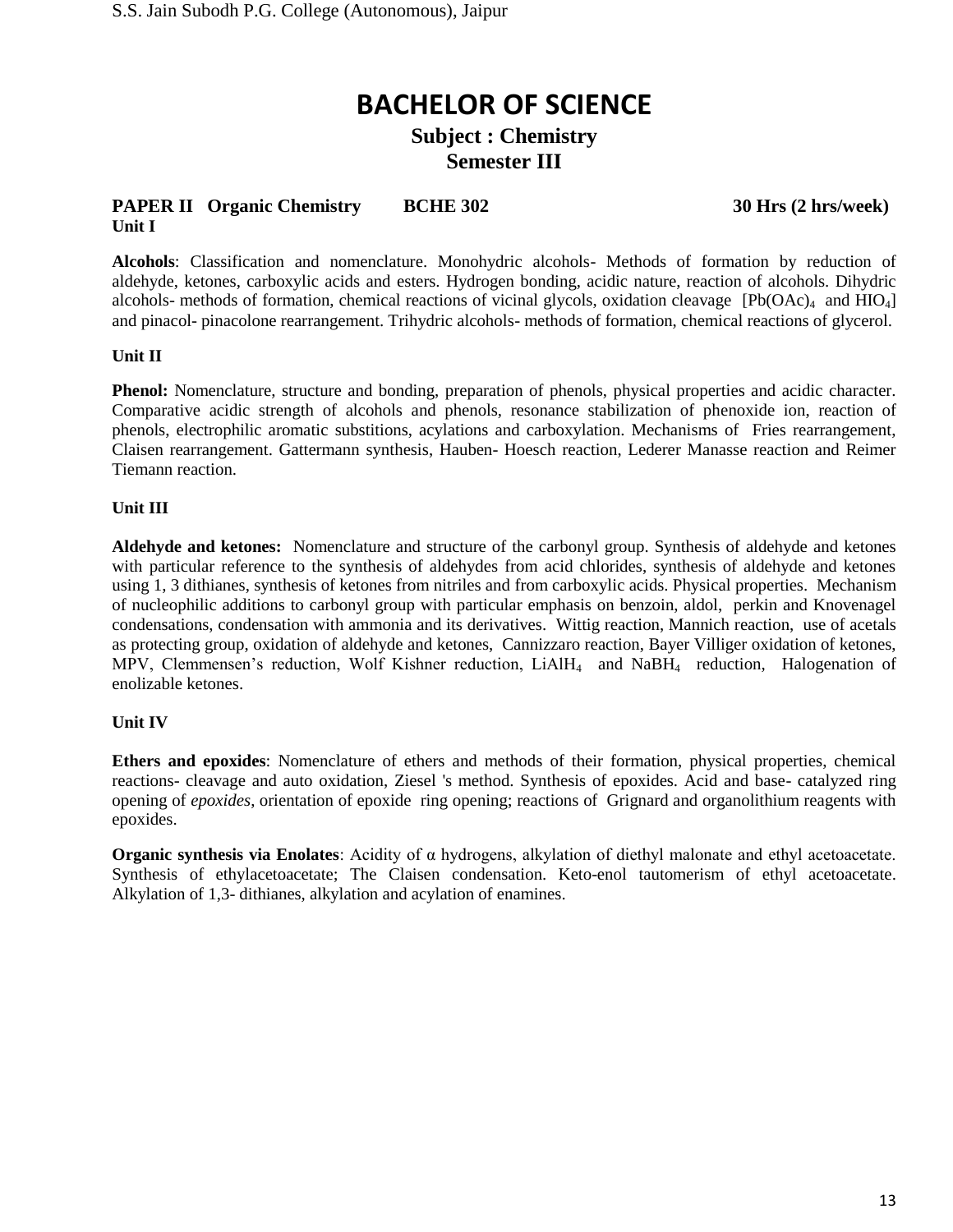**Subject : Chemistry Semester III**

### **PAPER III Physical Chemistry BCHE 303 30 Hrs. (2hrs/week)**

#### **Unit I**

**Thermodynamics-I**: Definition of thermodynamics terms: systems, surroundings etc. Types of systems, intensive and extensive properties. State and path functions and their differentials. Thermodynamics process. Concept of heat and work.

First law of thermodynamics**:** statement, definition of internal energy and enthalpy. Heat capacity. Heat capacities at constant volume and pressure and their relationship. Joule law-Joule Thomsan co-efficient and inversion temperature. Calculation of w,q,dU &dH for the expansion of ideal gases under isothermal and adiabatic condition for reversible process.

#### **Unit II**

**Themochemistry:** Standard state, standard enthalpy of formation- Hess`s Law of heat summations and its applications, Heat of reaction at constant pressure and constant volume. Enthalpy of neutralization. Bond dissociation energy and its calculation from thermo-chemical data, temperature dependence of enthalpy. Kirchhoff ` s equation.

#### **Unit III**

**Electrochemistry I**: Electrical transport- conduction in metals and in electrolyte solutions, specific conductance and equivalent conductance, measurement of equivalent conductance, variation of equivalent and specific conductance with dilution. Migration of ions and Kohlrausch law, Arrhenius theory of electrolyte dissociation and its limitations, weak and strong electrolytes. Ostwald dilution law its uses and limitations. Debye Huckel– Onsager`s equation for strong electrolytes (elementary treatment only). Transport number, definition and determination by Hittorf method and moving boundary method. Application of conductivity measurements; determination of degree of dissociation, determination of Ka of acids, determination of solubility product of a sparingly soluble salt, condutometric titrations.

#### **Unit IV**

**Chemical equilibrium:** Equilibrium constant and free energy. Thermodynamic derivation of law of mass action. Le- Chatelier's principle. Reaction isotherm and reaction isochore – Clapeyron equation and Clausious- Clapeyron equation, application.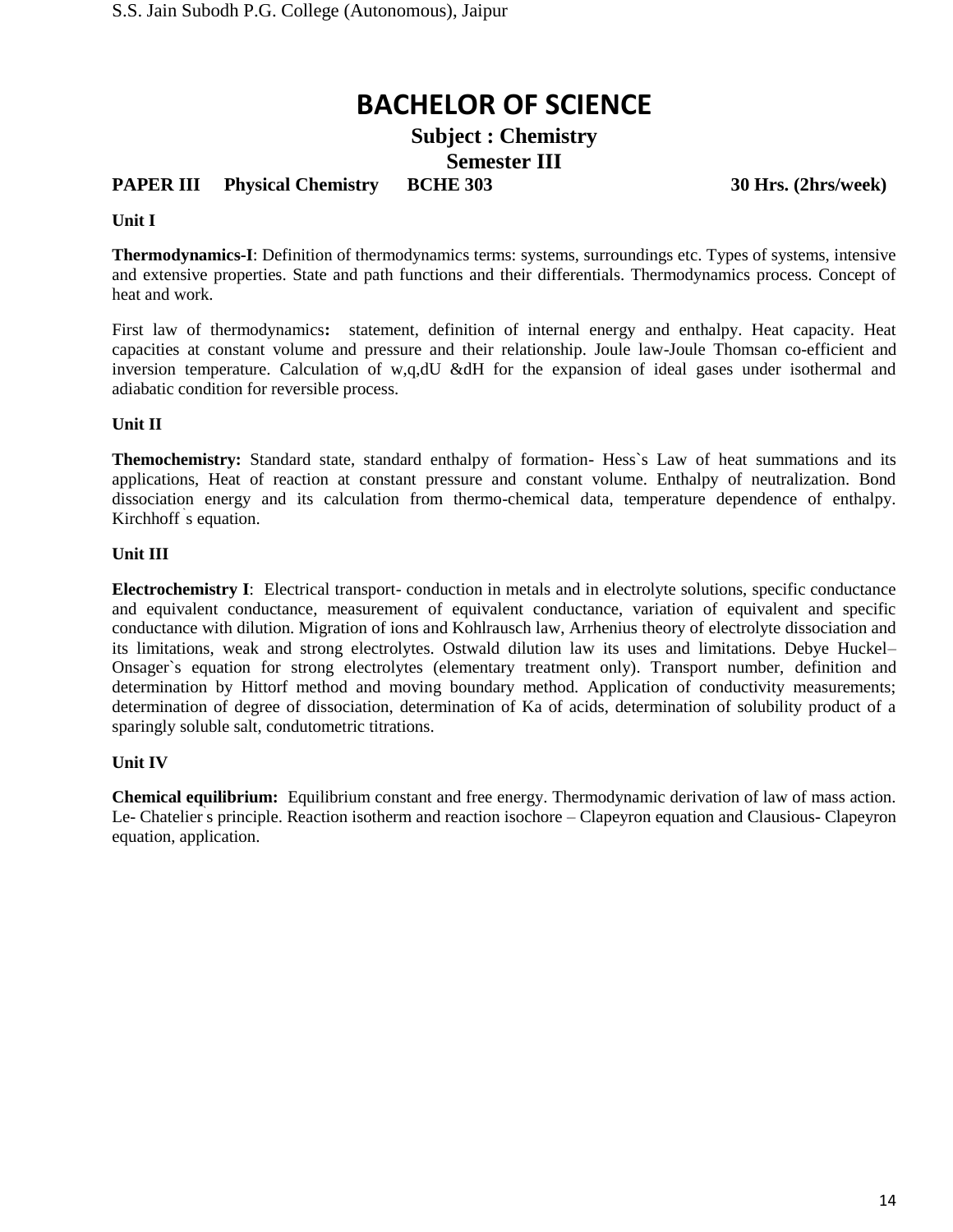**Subject : Chemistry Semester III**

**BCHE 351 Chemistry Practical 60 hrs (4 hr/week)**

**Note: Total marks for each semester practicals is 75, which include 45 marks for ESE and 30 marks for internal assessment.**

Duration 4 hours Max. Marks: 45

| Experiment no. 1 | Inorganic Chemistry      | 14 marks |
|------------------|--------------------------|----------|
| Experiment no. 2 | <b>Organic Chemistry</b> | 16 marks |
|                  | Record                   | 7 marks  |
|                  | Viva                     | 8 marks  |
|                  |                          |          |

**Inorganic Chemistry**

**Gravimetric analysis:( Any One)**

i) Analysis of Cu as CuSCN ,

ii) Analysis of Ni as Ni (dimethylglyoxime) and

iii) Analysis of Zn as  $Zn_3(PO_4)_2$ 

#### **Organic Chemistry**

**Qualitative Analysis:** Identification of two organic compound through the functional group analysis, determination of melting point/boiling point and preparation of suitable derivatives of any one.

**Viva**-**Voce and Record**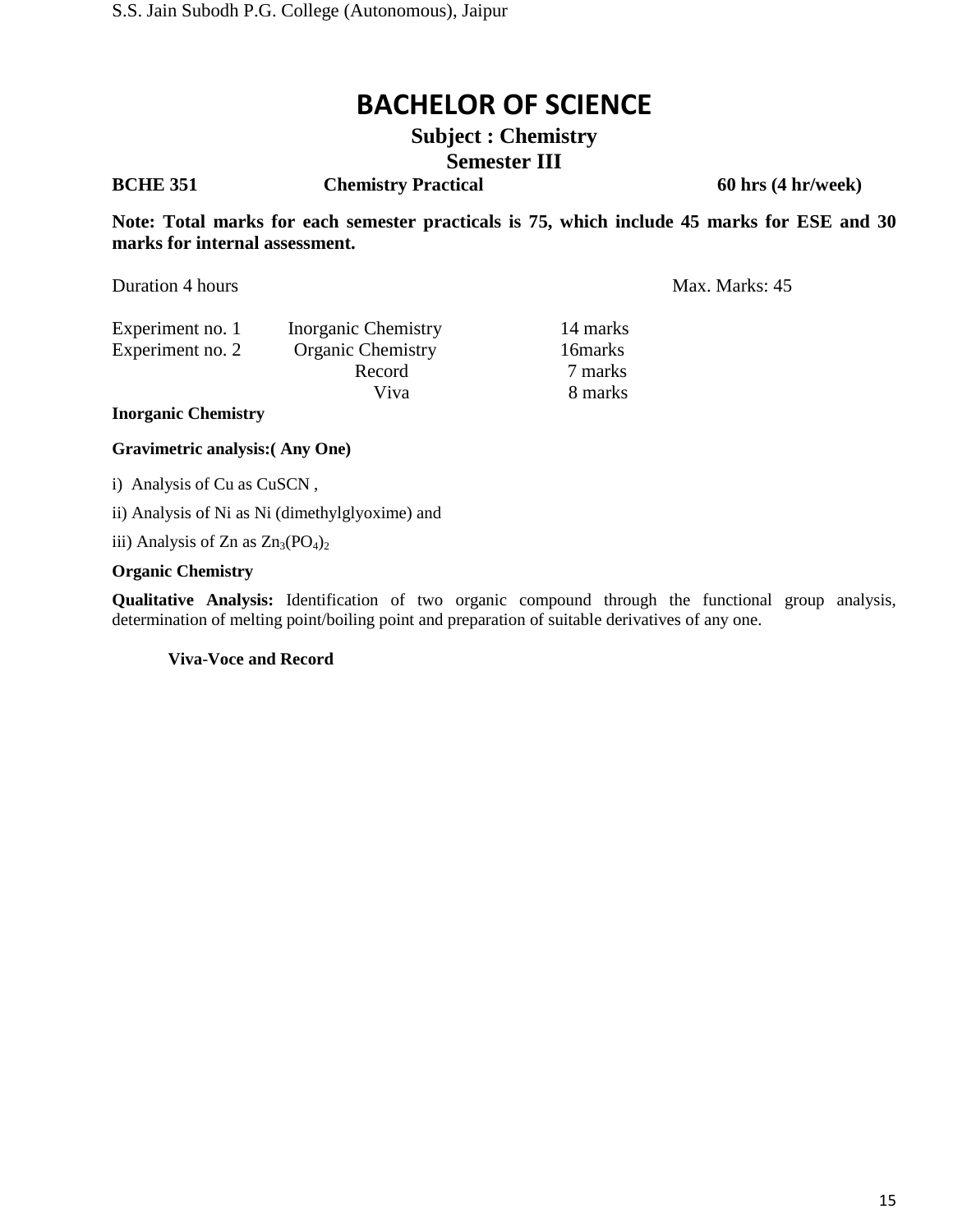#### **Subject : Chemistry Semester IV**

| Paper code      | Paper Title | of<br>Type | Contact      |                | Maximum | Minimum |        | ESE in hrs. |
|-----------------|-------------|------------|--------------|----------------|---------|---------|--------|-------------|
|                 |             | paper      | <b>Hours</b> |                | marks   | marks   |        |             |
|                 |             |            | Per          | semester       |         |         | Theory | Practical   |
|                 |             |            | Per week     |                |         |         |        |             |
| <b>BCHE 401</b> | Inorganic   | Theory     | 30           | $\overline{2}$ | 50      | 20      | 3      |             |
|                 | chemistry   |            |              |                |         |         |        |             |
| <b>BCHE 402</b> | Organic     | Theory     | 30           | 2              | 50      | 20      | 3      |             |
|                 | chemistry   |            |              |                |         |         |        |             |
| <b>BCHE 403</b> | Physical    | Theory     | 30           | 2              | 50      | 20      | 3      |             |
|                 | chemistry   |            |              |                |         |         |        |             |
| <b>BCHE 451</b> | Chemistry   | Lab        | 60           | 4              | 75      | 30      |        | 4           |
|                 | Practicals  | work       |              |                |         |         |        |             |
|                 |             |            |              | 10             |         |         |        |             |

The details of the courses with code and title assigned are given below.

ESE = End Semester Examination

## **SCHEME OF EXAMINATION**

### **(Semester Scheme)**

### **Examination scheme**

| Sr. No.      | <b>Paper</b>     | ESE | CIA | <b>Total</b> |
|--------------|------------------|-----|-----|--------------|
| л.           | <b>Theory</b>    | 70% | 30% | 100          |
| $\sim$<br>∸• | <b>Practical</b> | 60% | 40% | 100          |

**Each theory paper syllabus is divided into four units. Each theory paper 3 hours duration**

#### **Each Practical /Lab work 4 hours duration**

The number of papers and the maximum marks for each paper/ practical shall be shown in the syllabus for the paper concerned. It will be necessary for a candidate to pass in theory part as well as practical part of a subject separately.

**Note: Maximum marks for a paper is 50 marks which include 35 marks for ESE and 15marks for internal assessment.**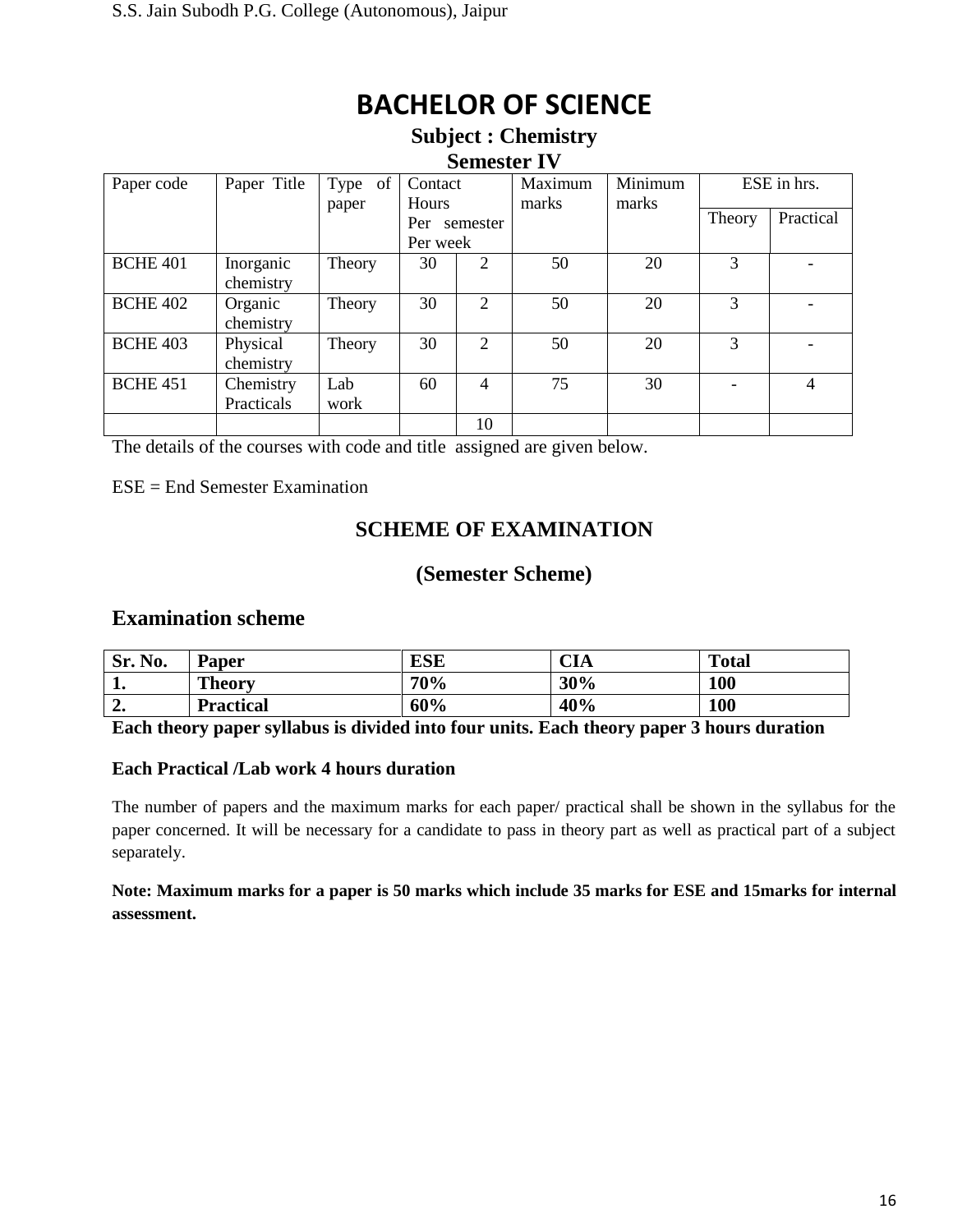## **BACHELOR OF SCIENCE Subject : Chemistry**

## **Semester IV**

| Max.hrs: 3 hrs.                                                                                                                                                                                                                                                                                         | Max. marks: 35 |        |                     |
|---------------------------------------------------------------------------------------------------------------------------------------------------------------------------------------------------------------------------------------------------------------------------------------------------------|----------------|--------|---------------------|
| <b>Part A</b> -comprises of ten very short answer questions from all units.<br>(It's a compulsory question and attempt any seven)<br><b>Part B-</b> comprises of eight long answer questions with two questions from each<br>unit. Candidates have to answer any four questions, selecting one question |                | $1x7=$ | – 7 marks           |
| from each unit.                                                                                                                                                                                                                                                                                         |                |        | $7x4 = 28$ marks    |
| <b>Total marks for End Semester Examination</b>                                                                                                                                                                                                                                                         |                |        | 35 marks            |
| <b>Internal Assessment</b>                                                                                                                                                                                                                                                                              |                |        | 15 marks            |
|                                                                                                                                                                                                                                                                                                         | <b>Total</b>   |        | 50 marks            |
| <b>PAPER I</b><br><b>Inorganic Chemistry</b><br><b>BCHE 401</b>                                                                                                                                                                                                                                         |                |        | 30 Hrs. (2hrs/week) |

## **Unit I**

**Chromatography:** Types of chromatographic methods and their applications, principle of differencial migration, Adsorption phenomenon, nature of the adsorbent, solvent systems, Rf values.

#### **Unit II**

**Oxidation and Reduction:** Use of redox potential data, analysis of redox cycle, redox stability in water, disproportionation, Frost, the diagrammatic representation of potential data, Latimer and Pourbaix diagrams, principles involved in the extraction of the elements.

#### **Unit III**

#### **Polymer chemistry:**

Silicones: Classification, Preparation and Structure of silicons, silicon resin, silicon rubber, silicon fluid, industrial application of silicones.

**Phosphazenes:** preparation, properties, substitution reaction and structure.

#### **Unit IV**

**Bioinorganic chemistry:** Essential and trace elements in biological processes, metalloporphyrins with special reference to haemoglobin and myoglobin. Biological role of alkali and alkaline earth metal ions with reference to  $Na<sup>+</sup>, K<sup>+</sup>, Ca<sup>+</sup><sup>2</sup>$  and  $Mg<sup>+</sup><sup>2</sup>,$  nitrogen fixation.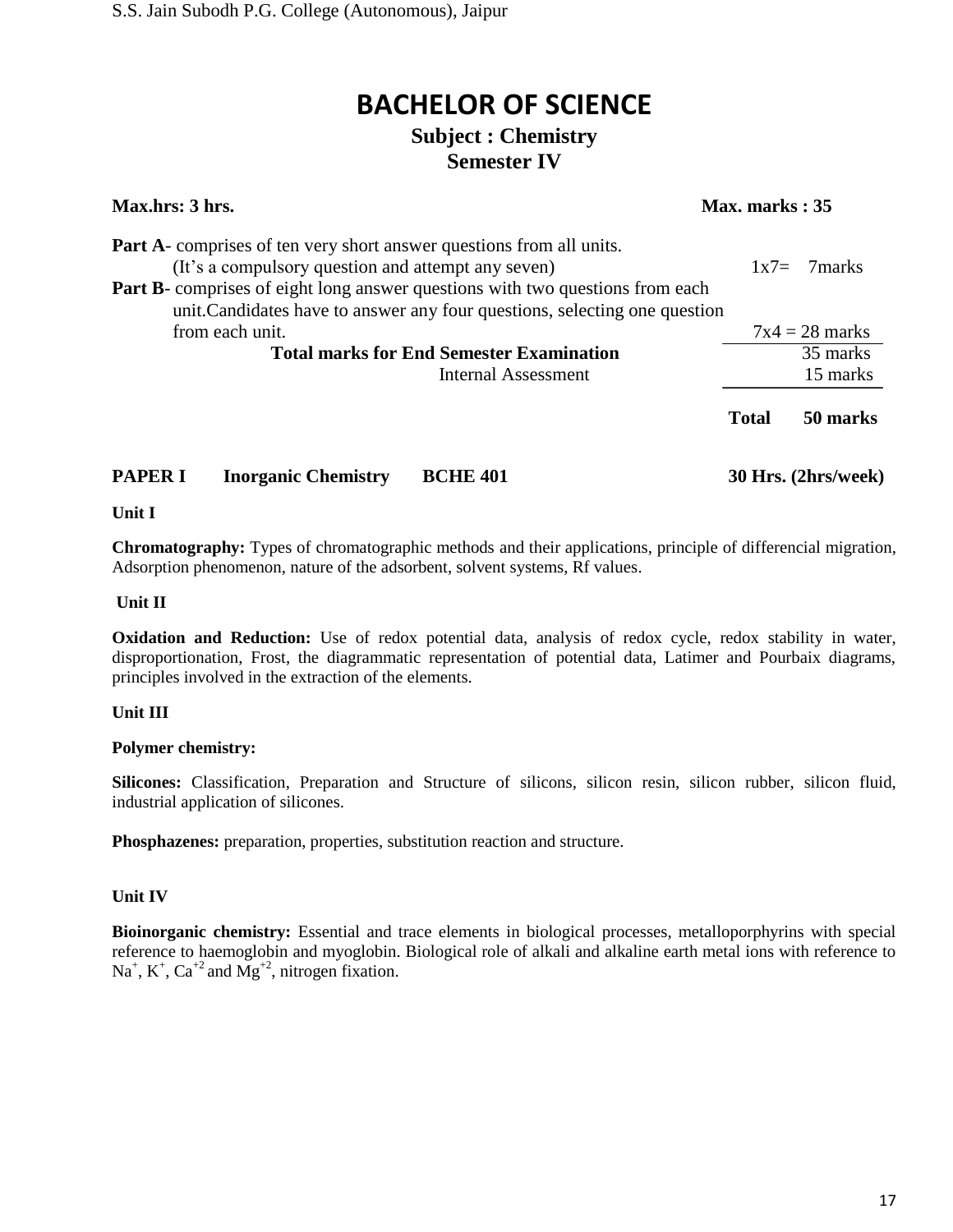### **Subject : Chemistry Semester IV**

#### **PAPER II Organic Chemistry BCHE 402 30 Hrs (2 hrs/week)**

#### **Unit I**

**Carboxylic acids:** Nomennclature, structure and bonding, physical properties, acidity of carboxylic acids, effects of substituents on acid strength, preparation of carboxylic acids, reactions of carboxylic acids – Hell Volhard Zelinisky reaction, synthesis of acid chlorides, esters and amides, reduction of carboxylic acids, mechanism of decarboxylation. Method of formation and chemical reaction of haloacids, hydroxyl acids, malic tartaric and citric acids. Methods of formation and chemical reactions of α, β- unsaturated monocarboxylic acids. Dicarboxylic acids: methods of formation and effect of heat and dehydrating agents (succinic, glutaric and adipic acids).

#### **Unit II**

**Carboxylic acids derivatives: S**tructure and nomenclature of acid chlorides**,** esters, amides (urea) and acid anhydrides, relative stability of acyl derivatives. Physical properties, inter conversion of acid derivatives by nucleophilic acyl substitution. Preparation of carboxylic acid derivatives, chemical reactions, mechanism of esterification and hydrolysis ( acidic and basic ).

**Synthetic polymers**: Addition or chain growth polymerization. Free radical vinyl polymerization, ionic vinyl polymerization, Ziegler Natta polymerization and vinyl polymers. Condensation or step growth polymerization. Polyesters, polyamides, phenol-formaldehyde resin, urea-formaldehyde resin, epoxy resins and polyurethanes. Natural and synthetic rubbers.

#### **Unit III**

**Alkyl nitrates and nitroarenes:** Preparation of nitroalkanes and nitroarenes. chemical reactions of nitro alkanes, mechanism of nucleophilic substitution in nitro arenes and their reduction in acidic, neutral and alkaline medium, picric acid.

Halonitroarenes; reactivity, structure and nomenclature of amines, physical properties, stereochemistry of amines. Separation of mixture of primary, secondary and tertiary amines, structural features effecting basicity of amines.

#### **Unit IV**

#### **Amines:**

Amines salts as phase transfer catalyst, preparation of alkyls and aryl amines ( reduction of nitro compounds, nitriles ), reductive amination of aldehylic and ketonic compounds. Gabriel- Pthalamide reaction, Hofmann bromamide reaction.

Reaction of amines, electrophilic aromatic substitution in aryl amines, reaction of amines with nitrous acids. Diazotization, mechanism, synthetic transformation of aryl diazonium salts, azocoupling.

**Synthetic dyes:** Colour and constitution ( electronic concept.). classification of dyes. Chemistry and synthesis of Methyl orange, Congo red, Malachite green, Crystal violet, Phenolphthalein, Fluorescein, Alizarin and Indigo.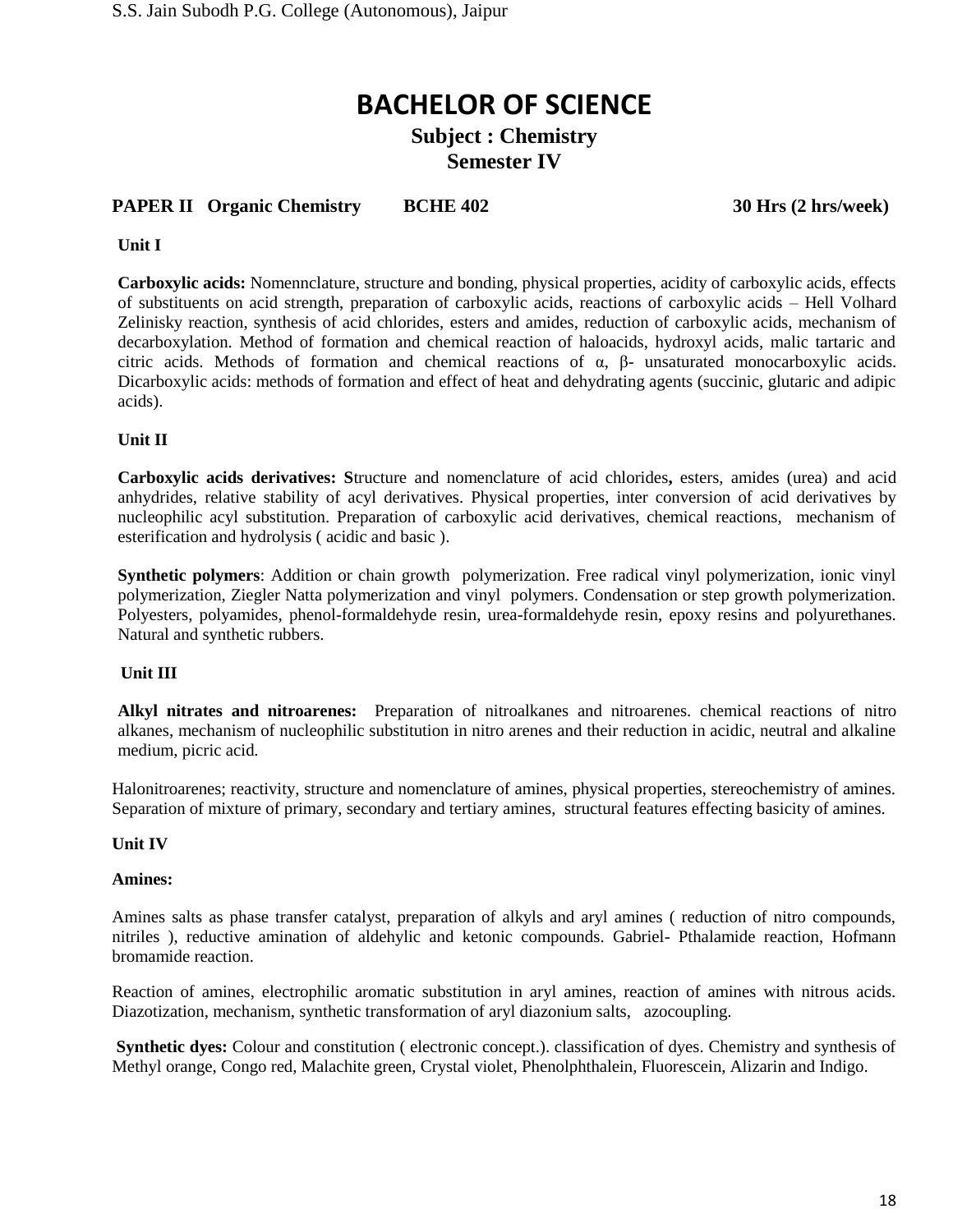**Subject : Chemistry Semester IV**

### **PAPER III** Physical Chemistry BCHE 403 30 Hrs. (2 hrs/week)

**Unit I**

#### **Thermodynamics-II**

**Second law of thermodynamics**: Need for the law, different statements of the law, Carnot cycle and its efficiency. Carnot theorem. Thermodynamic scale of temperature.

Concept of entropy: Entropy as a state function, entropy as a function of Volume and temperature, entropy as a function of pressure and temperature, entropy change in physical change, Clausius inequality, entropy as a criteria of spontaneity and equilibrium, Entropy change in ideal gases and mixing of gases

**Third law of thermodynamics**: Nernst heat theorem, statement and concept of residual entropy, evaluation of absolute entropy from heat capacity data. Gibbs and Helmholtz functions: Gibbs function (G) and Helmholtz function (A) as thermodynamic quantities, A & G as criteria for thermodynamic equilibrium and spontaneity, their advantage over entropy change. Variation of G and A with P, V and T.

#### **Unit II**

**Electrochemistry II-:** Types of reversible electrodes, gas metal ion, metal-metal ion, metal insoluble salt-anion and redox electrodes. Electrode reactions, Nernst equation, derivation of cell E.M.F. and single electrode potential, standard hydrogen electrode, reference electrodes, standard electrode potential, sign convention, electrochemical series and its significance.

Electrolytic and Galvanic cells-reversible and irreversible cells, conventional representation of electrochemical cells.

EMF of a cell and its measurements, computation of cell EMF, calculation of thermodynamic quantities of cell reactions (ΔG, ΔH and K), polarization, over potential and overvoltage.

Concentration cell with and without transport, liquid junction potential, application of concentration cells, solubility product and activity coefficient, potentiometric titrations.

#### **Unit III**

**pH** : Definition of pH and pKa determination of pH using hydrogen, quinhydrone and glass electrodes, by poteniometric methods. Buffers- mechanism of buffer action. Henderson- Hazel equation. Hydrolysis of salts.

**Corrosion**: Fundamental of electrolytic corrosion: theories and kinetics, corrosion prevention. Batteries, fuel cells

#### **Unit IV**

**Physical properties and molecular structure:** Optical activity, polarization (Clausius-Mosotti equation) orientation of dipoles in an electric field, dipole moment, induced dipole moment, measurement of dipole moment temperature method and refractivity method, dipole moment and structure of molecular magnetic propertiesparamagnetism, dimagnetism and ferromagnetics.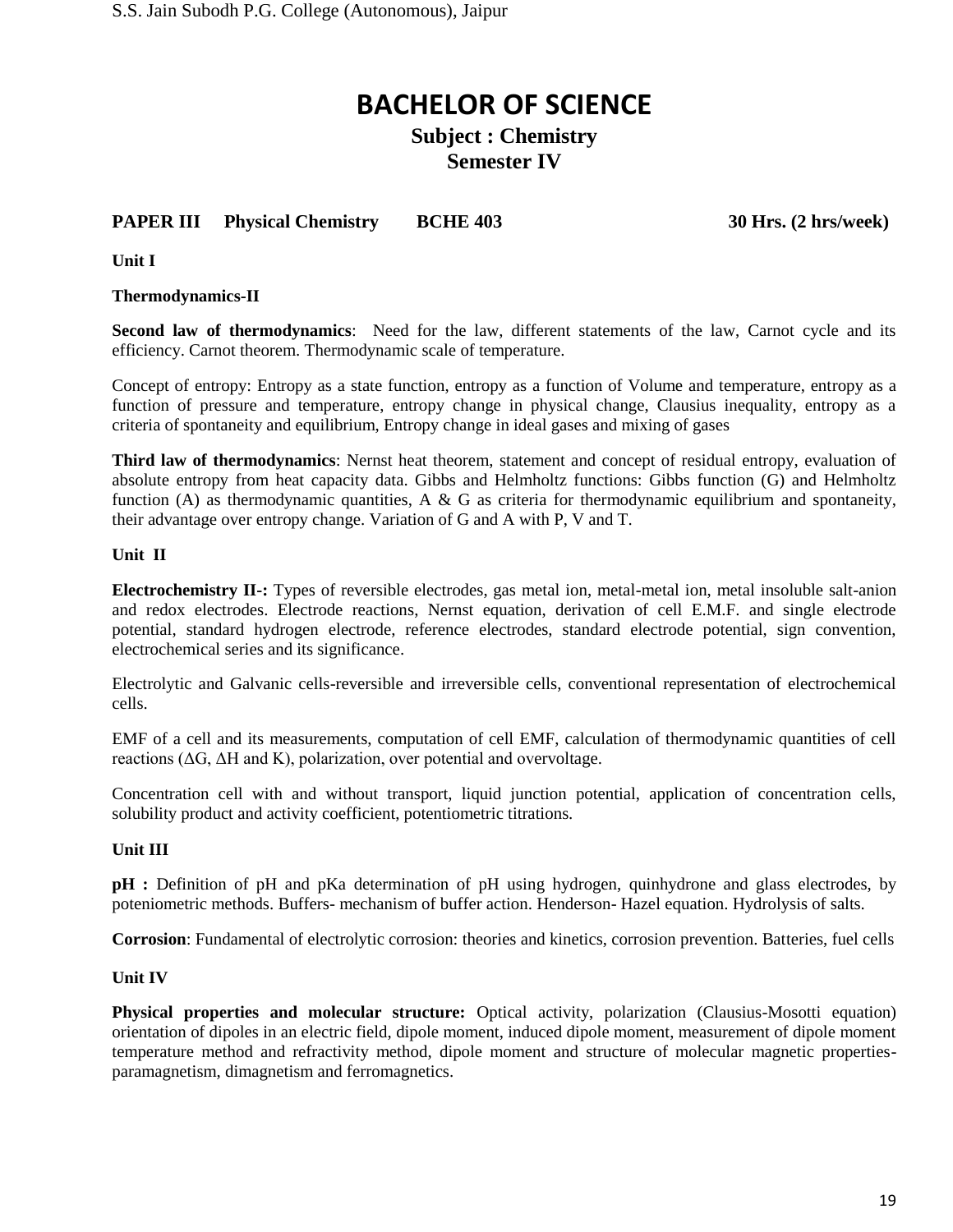**Subject : Chemistry Semester IV**

**BCHE 451 Chemistry Practical 60 hrs (4 hr/week)**

**Note: Total marks for each semester practicals is 75, which include 45 marks for ESE and 30 marks for internal assessment.**

| Duration 4 hours |                           |          | Max. Marks: 45 |
|------------------|---------------------------|----------|----------------|
| Experiment no. 1 | <b>Organic Chemistry</b>  | 12 marks |                |
| Experiment no. 2 | <b>Physical Chemistry</b> | 18 marks |                |
|                  | Record                    | 7 marks  |                |
|                  | Viva                      | 8 marks  |                |

#### **Organic Chemistry**

#### **TLC/ Paper chromatography**

Separation of fluorescein and methylene blue

Separation of leaf pigments from spinach leaves

#### **Synthesis of organic compounds (Any Four)**

(a) Acetylation of salicylic acid aniline glucose and hydroquinone

- (b) Aliphatic electrophilic substitution Preparation of iodoform from ethanol and acetone
- (c) Aromatic electrophilic substitution Nitration Preparation of m-dinitrobenzene Preparation of p-nitroacetanilide Halogenations Preparation of p-bromoacetanilide Preparation of 2,4,6-tribromophenol
- (d) Diazotization/Coupling Preparation of methyl orange and methyl red
- (e) Oxidation Preparation of benzoic acid from toluene
- (f) Reduction

Preparation of aniline from nitrobenzene

Preparation of m-nitroaniline from m-dinitrobenzene

#### **Physical Chemistry Phase Equilibrium :**

1.To study the effect of a solute (e.g. NaCl,succinic acid ) on the critical solution temperature of two partially miscible liquids (e.g. Phenol-Water system ) and to determine the concentration of that solute in the given phenol-water system.

2.To construct the phase diagram of two component (e.g. diphenylamine-benzophenone) system by cooling curve method.

#### **Transition Temperature:**

1. Determination of the transition temperature of the given substance by thermometric/dialometric method (e.g.  $MnCl<sub>2</sub>$  $4H_2O/SrCl_2 2H_2O$ ).

#### **Thermochemistry :**

- 1. To determine the solubility of benzoic acid at different temperature and to determine H of the dissolution process.
- 2. To determine the enthalpy of neutralization of a weak acid/weak base versus strong base/strong acid and determine the enthalpy of ionization of the weak acid /weak base.
- 3. To determine the enthalpy of solution of solid calcium chloride and calculate the lattice energy of calcium chloride from its enthalpy data using Born Haber cycle.

#### **Viva**-**Voce and Record**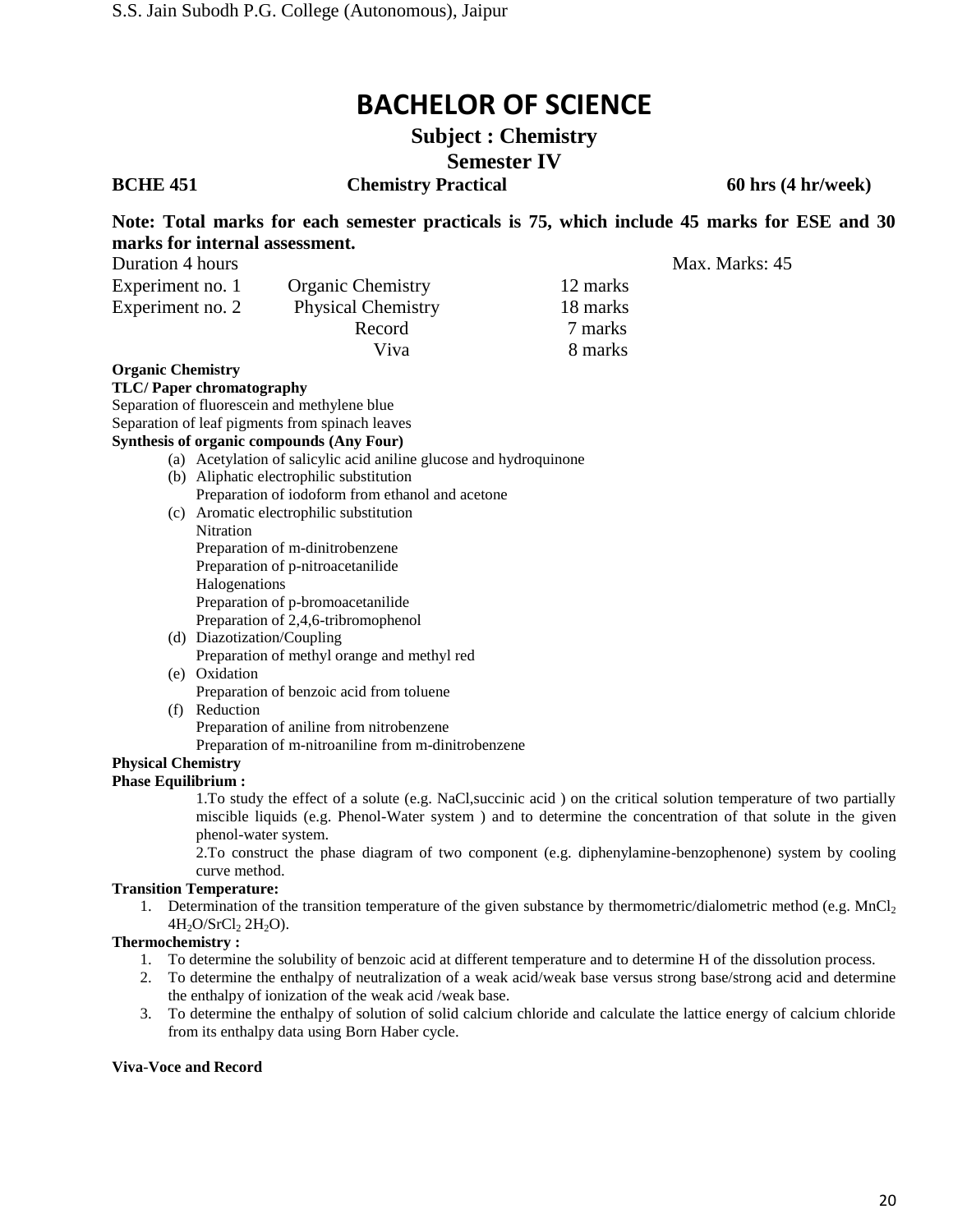### **Subject : Chemistry Semester V**

| Paper code      | Paper                | Type of | Contact  |                | Maximum | Minimum | ESE in hrs. |                |
|-----------------|----------------------|---------|----------|----------------|---------|---------|-------------|----------------|
|                 | Title                | paper   | Hours    | Per semester   | marks   | marks   | Theory      | Practical      |
|                 |                      |         | Per week |                |         |         |             |                |
| <b>BCHE 501</b> | Inorganic            | Theory  | 30       | 2              | 50      | 20      | 3           |                |
|                 | chemistry            |         |          |                |         |         |             |                |
| <b>BCHE 502</b> | Organic<br>chemistry | Theory  | 30       | $\overline{2}$ | 50      | 20      | 3           |                |
| <b>BCHE 503</b> | Physical             | Theory  | 30       | $\overline{2}$ | 50      | 20      | 3           |                |
|                 | chemistry            |         |          |                |         |         |             |                |
| <b>BCHE 551</b> | Chemistry            | Lab     | 60       | 4              | 75      | 30      |             | $\overline{A}$ |
|                 | Practicals           | work    |          |                |         |         |             |                |
|                 |                      |         |          | 10             |         |         |             |                |

The details of the courses with code and title assigned are given below.

 $ESE =$  End Semester Examination

### **SCHEME OF EXAMINATION**

### **(Semester Scheme)**

### **Examination scheme**

| Sr.<br>No.  | Paper            | <b>ESE</b> | <b>CIA</b> | <b>Total</b> |
|-------------|------------------|------------|------------|--------------|
| T.          | <b>Theory</b>    | 70%        | 30%        | 100          |
| $\sim$<br>" | <b>Practical</b> | 60%        | 40%        | 100          |

#### **Each theory paper syllabus is divided into four units. Each theory paper 3 hours duration**

#### **Each Practical /Lab work 4 hours duration**

The number of papers and the maximum marks for each paper/ practical shall be shown in the syllabus for the paper concerned. It will be necessary for a candidate to pass in theory part as well as practical part of a subject separately.

**Note: Maximum marks for a paper is 50 marks which include 35 marks for ESE and 15marks for Internal assessment.**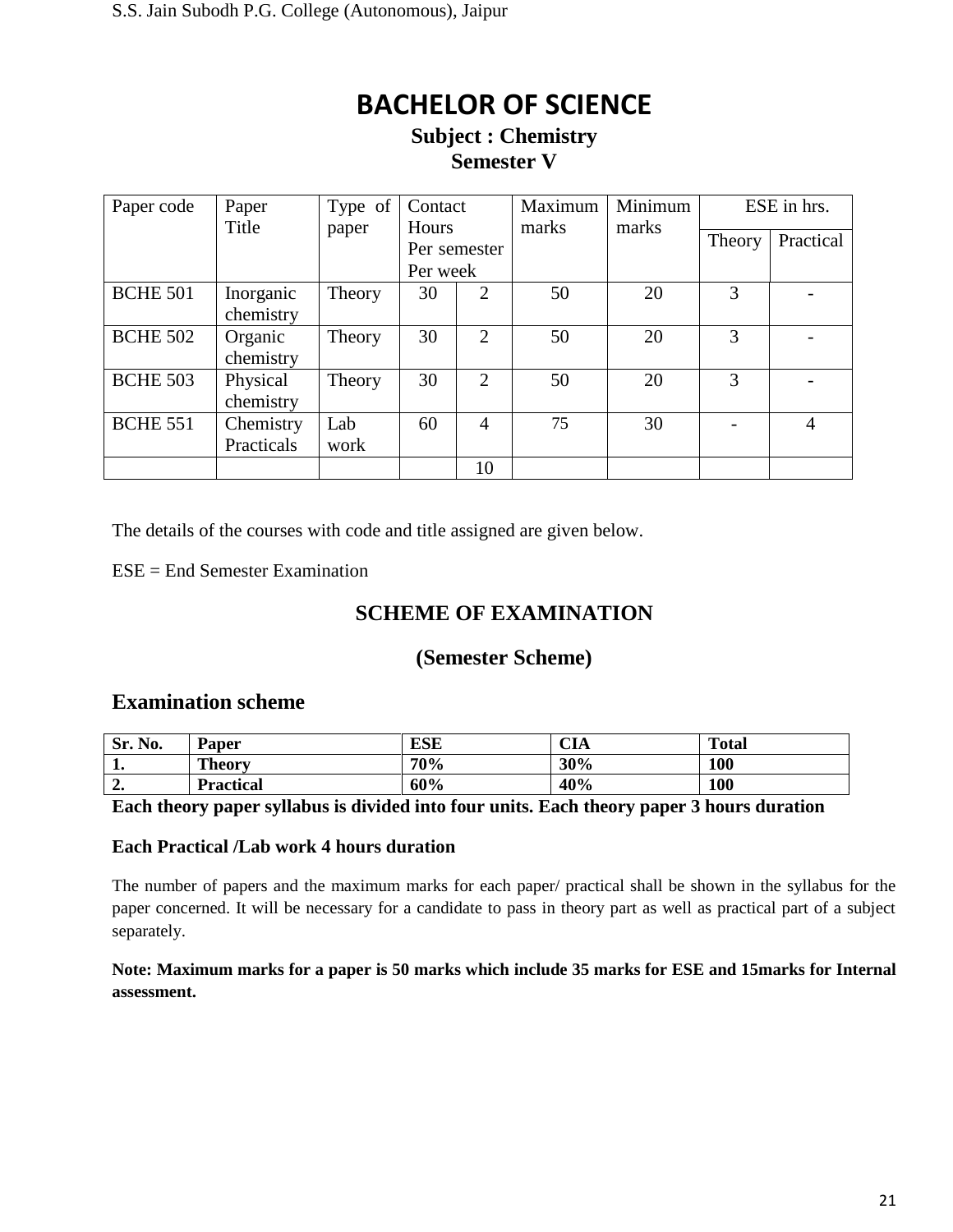### **Subject : Chemistry Semester V**

| Max.hrs: 3 hrs.                                                                                                                                                                                                                                                                                         | Max. marks: 35                                 |
|---------------------------------------------------------------------------------------------------------------------------------------------------------------------------------------------------------------------------------------------------------------------------------------------------------|------------------------------------------------|
| <b>Part A</b> -comprises of ten very short answer questions from all units.<br>(It's a compulsory question and attempt any seven)<br><b>Part B</b> -comprises of eight long answer questions with two questions from each<br>unit. Candidates have to answer any four questions, selecting one question | $1x7=7marks$                                   |
| from each unit.                                                                                                                                                                                                                                                                                         | $7x4 = 28$ marks                               |
| <b>Total marks for End Semester Examination</b>                                                                                                                                                                                                                                                         | 35 marks                                       |
| <b>Internal Assessment</b>                                                                                                                                                                                                                                                                              | 15 marks                                       |
| <b>Inorganic Chemistry</b><br><b>BCHE 501</b><br><b>PAPER I</b>                                                                                                                                                                                                                                         | 50 marks<br><b>Total</b><br>30 Hrs (2hrs/week) |

**Unit I**

**Coordination Compounds:** Werner's coordination theory and its experimental verification, effective atomic number concept, chelates, nomenclature of coordination compounds, isomerism in coordination compounds,

Valence bond theory of transition metal complexes with reference to tetrahedral, octahedral and cubic complexes, back bonding, Limitations of valence bond theory.

#### **Unit II**

**Chemistry of elements of first transition series:** Characteristic properties of d block elements, properties of the elements of the first transition series, complexes illustrating relative stability of their oxidation states, coordination number and geometry, Types of magnetic behaviour, magnetic and molar susceptibility, determination of magnetic susceptibility, orbital contribution of magnetic moments , spin-only formula, correlation of  $\mu_s$  and  $\mu_{eff}$  values, applications of magnetic moment.

#### **Unit III**

**Chemistry of lanthanide elements:** Position in periodic table, occurrence and isolation, Electronic structure, oxidation states and ionic radii, lanthanide contraction and its consequenses, complex formation, spectral properties, magnetic properties, Separation of lanthanides Application of lanthanides.

#### **Unit IV**

**Chemistry of actinides:** Occurrence, electronic configuration, General features and chemistry of actinides, oxidation states and stereochemistry, spectral properties, magnetic properties , chemistry of separation of Np, Pu and Am from U, comparison of lanthanide and actinide.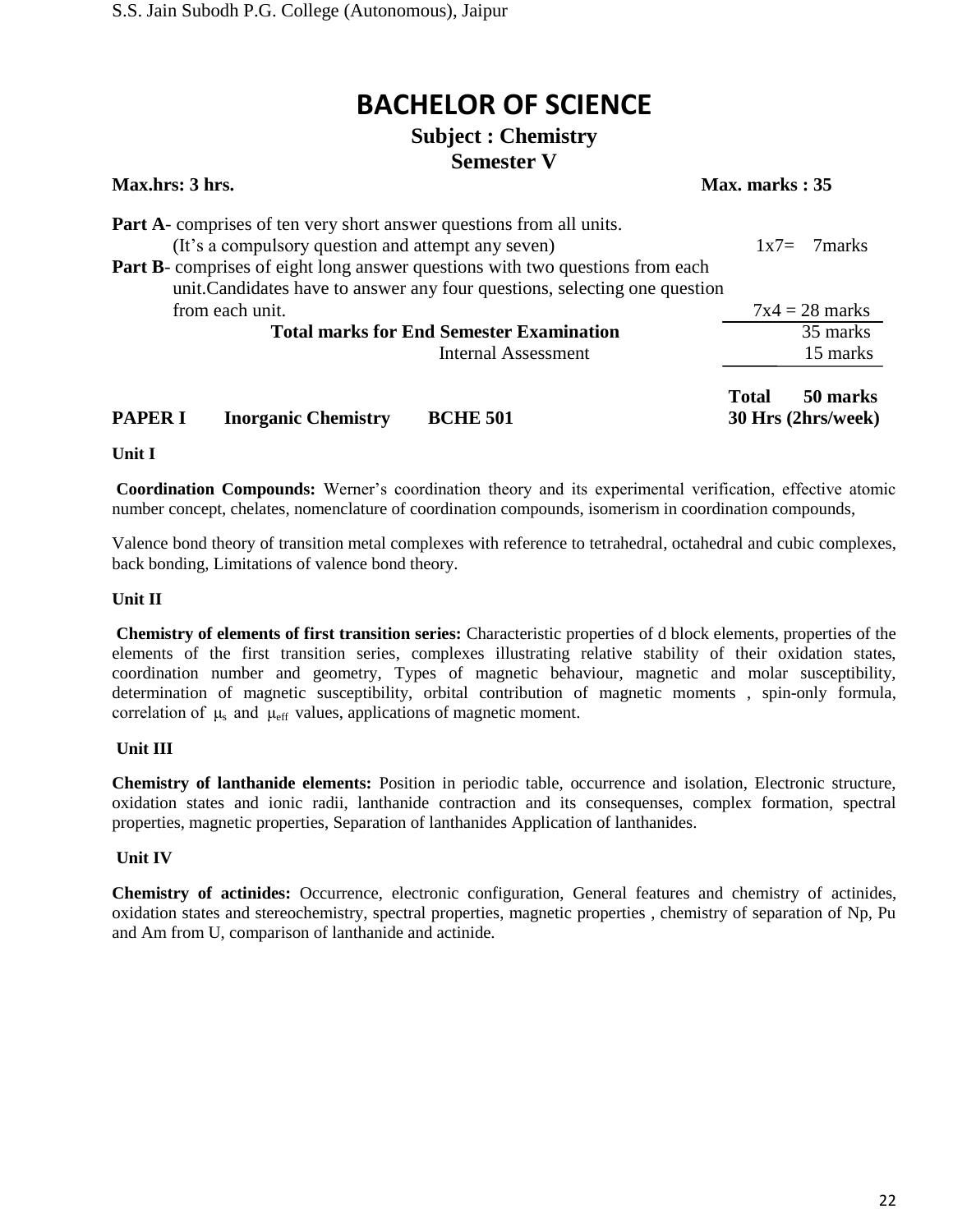### **Subject : Chemistry Semester V**

### **PAPER II Organic Chemistry BCHE 502 30 Hrs (2 hrs/week)**

#### **Unit I**

**Electromagnetic spectrum : Absorption spectra ( UV)** : Ultraviolet absorption spectroscopy- absorption laws (Beer- Lambert Law) molar absorptivity, presentation and analysis of UV spectra, types of electronic transitions, effect of solvents on transitions, effect of conjugation, concept of chromophore and auxochrome. Bathochromic, hypsochromic and hyperchromic and hypochromic shifts, UV spectra of conjugated enes and enones.

**Infrared IR absorption spectroscopy** – Molecular vibrations, Hookes law, selection rules, intensity and position of IR bands, measurement of IR spectrum, finger print region, characteristic absorptions of various functional groups and interpretation of IR spectra of simple organic compounds

#### **Unit II**

**Organometallic compounds:** The Grignard reagent-formation, structure and chemical reaction, organozinc compound: formation and chemical reactions.

**Organolithium compounds**: Formation and chemical reactions.

**Organo sulphur compounds : Nomenclature, structural features, methods of formation and chemical reactions** of thiols, thioethers, sulphonic acids, sulphonamide and sulpha guanidine.

#### **Unit III**

**Heterocyclic compounds- I**: Introduction, molecular orbital picture and aromatic characteristic of pyrrole, furane, thiophene and pyridine. Methods of synthesis and chemical reactions with particular emphasis on the mechanism of electrophilic substitution. Mechanism of nucleophilic substitution reaction in pyridine derivatives. Comparision of basicity of pyridine, piperidine and pyrrole

#### **Unit IV**

**Heterocyclic compounds- II**: Introduction to condensed five and six membered hetrocycles. Preparation and reaction of indole, quinoline and isoquinoline with special reference to fischer indole synthesis, skraup synthesis and Bischler- Napieralski synthesis, mechanism of electrophilic substitution reaction of indole, quinoline and iso quinoline.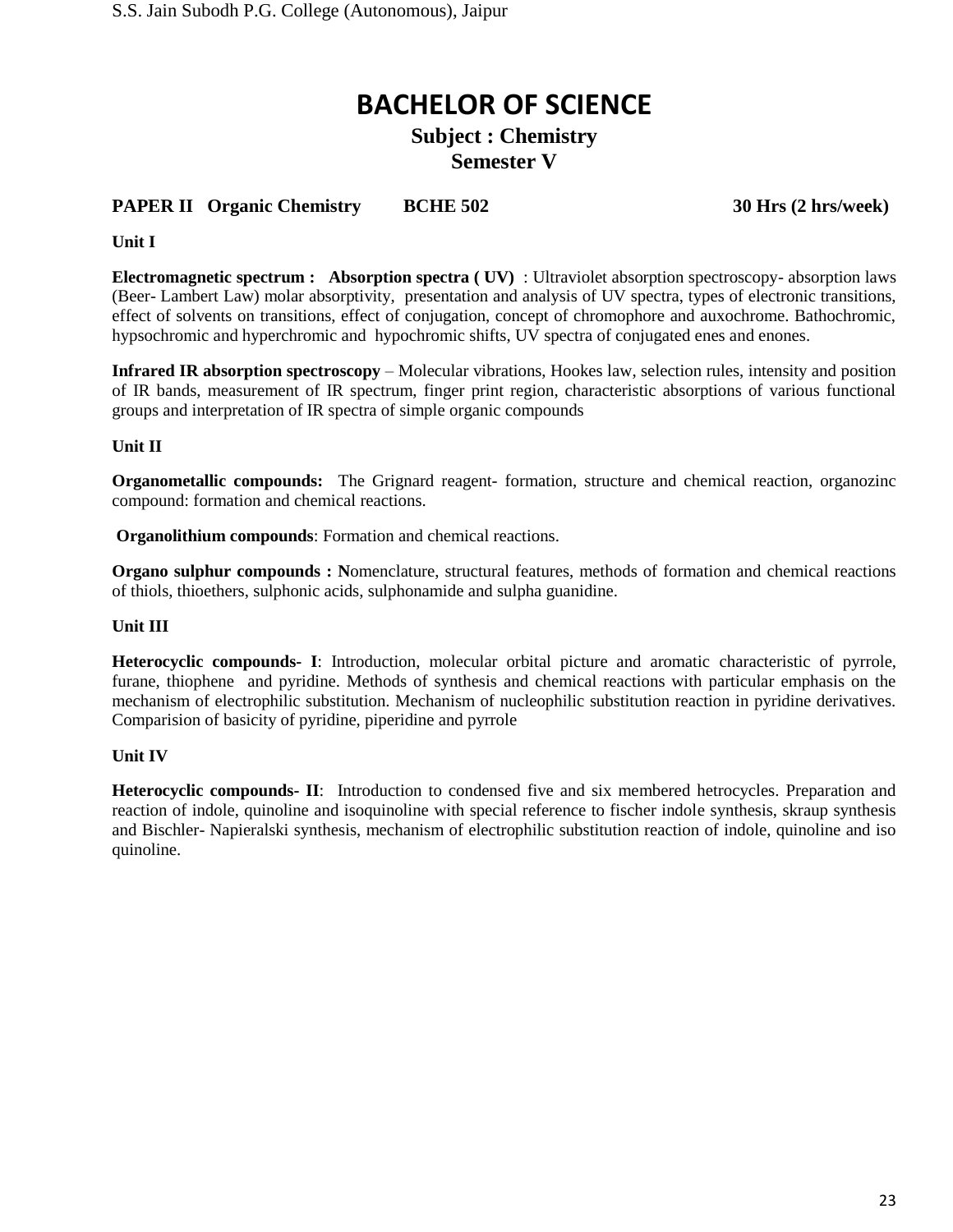### **Subject : Chemistry Semester V**

### **PAPER III Physical Chemistry BCHE 503 30 Hrs (2hrs/week)**

**Unit I** 

**Phase Equilibrium I:** Statement and meaning of the terms-phase, component and degree of freedom, thermodynamic derivation of Gibbs phase rule, phase equilibria of one component system-water,  $CO<sub>2</sub>$  and S systems.

Phase equilibria of two component system: Solid-liquid equilibria, simple eutectic Bi-Cd, Pb-Ag systems, desilverisation of lead.

Solid solutions**:** Compound formation with congruent melting point (Mg-Zn) and incongruent melting point,  $(NaCl-H<sub>2</sub>O)$ ,  $(FeCl<sub>3</sub>-H<sub>2</sub>O)$  and  $CuSO<sub>4</sub>-H<sub>2</sub>O)$  system. Freezing mixtures, acetone-dry ice.

#### **Unit II**

Phase Equilibrium II : Liquid –Liquid mixtures- Ideal liquid mixtures. Raoult s and Henry s law. Non ideal system-azeotropes-HCl  $-H<sub>2</sub>O$  and ethanol-water systems.

Partially miscible liquids- Phenol-water, trimethylamine-water, nicotine-water systems. Lower and upper consulate temperature. Effect of impurity on consulate temperature.

Immiscible liquids, steam distillation.Nernst distribution law- Thermodynamic derivation, applications.

#### **Unit III**

**Quantum Mechanics I-:** Black-body radiation, Planck`s radiation law, photoelectric effect, heat capacity of solids, Behr<sup>'</sup>s model of hydrogen atom(no derivation) and its defects. Compton Effect. De Broglie hypothesis, Heisenberg' s uncertainty principle, Sinusoidal wave equation, Hamiltonian operator, Schrodinger wave equation and its importance, physical interpretation of the wave function, postulates of quantum mechanics, particle in a one dimensional box.

Schrodinger wave equation for H-atom, separation into three equations (without derivation), quantum numbers and their importance, hydrogen like wave functions, radial wave functions, angular wave functions.

#### **Unit IV**

**Adsorption:** Difference between adsorption, absorption and sorption, Chemisorption, adsorbent and adsorbate, reversible and irreversible adsorption, Characteristics of adsorption ,adsorption of gases by solids, factors affecting adsorption, types of adsorption, types of adsorption isotherms, Freundlich and Langmuir adsorption isotherms.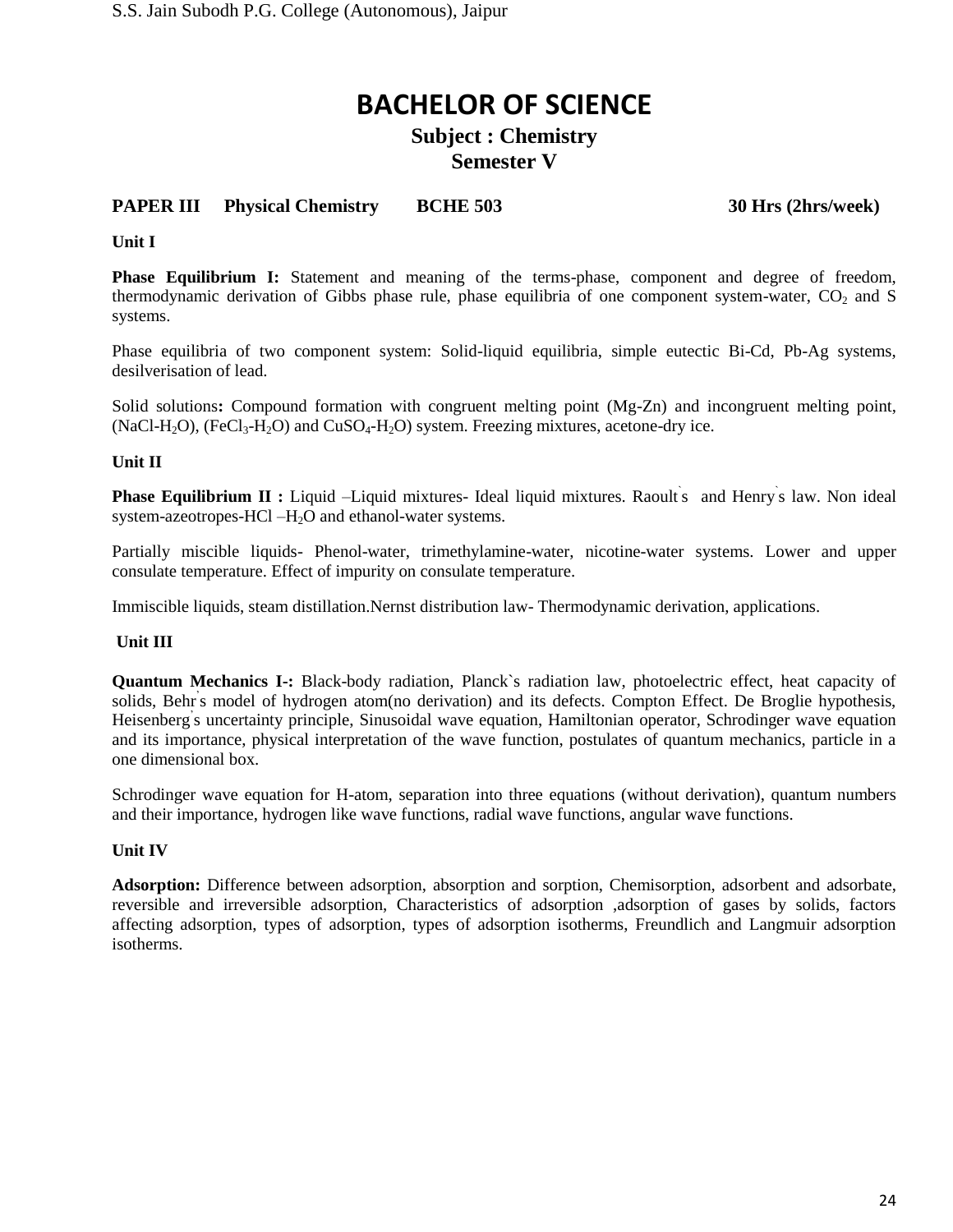### **Subject : Chemistry Semester V**

**BCHE 551 Chemistry Practical 60 hrs (4 hr/week)**

Max. Marks: 45

**Practicals** 

**Note: Total marks for each semester practicals is 75, which include 45 marks for ESE and 30 marks for internal assessment.**

| Duration 4 hours |                           |          |
|------------------|---------------------------|----------|
| Experiment no. 1 | Inorganic Chemistry       | 12 marks |
| Experiment no. 2 | <b>Physical Chemistry</b> | 18 marks |
|                  | Record                    | 7 marks  |
|                  | Viva                      | 8 marks  |
|                  |                           |          |

#### **Inorganic chemistry:**

#### **Preparation**:

(a) preparation of sodium trioxalato ferrate (III), Na<sub>3</sub>  $[Fe(C<sub>2</sub>O<sub>4</sub>)<sub>3</sub>]$ 

(b) preparation of Ni-DMG complex  $[Ni(DMG)_2]$ 

(c) preparation of copper tetraammine complex  $\lbrack Cu(NH_3) \rbrack SO_4$ 

( d ) preparation of cis- and trans- bisoxalato diaqua chromates (III) ion

( e ) preparation of sodium tetrathionate

**Physical Chemistry:**

#### **Molecular weight determination :**

1. Determination of molecular weight of a non volatile solute by Rast method/Beckmann freezing point method.

2. Determination of the apparent degree of dissociation of an electrolyte (e.g. NaCl) in aqueous solution at different concentrations by ebullioscopy.

#### **Colorimetry:**

To verify Beer- Lambert law  $KMD_4/K_2Cr_2O_7$  and determine the concentration of the given solution of the substance.

#### **Viva**-**Voce**

#### **Record**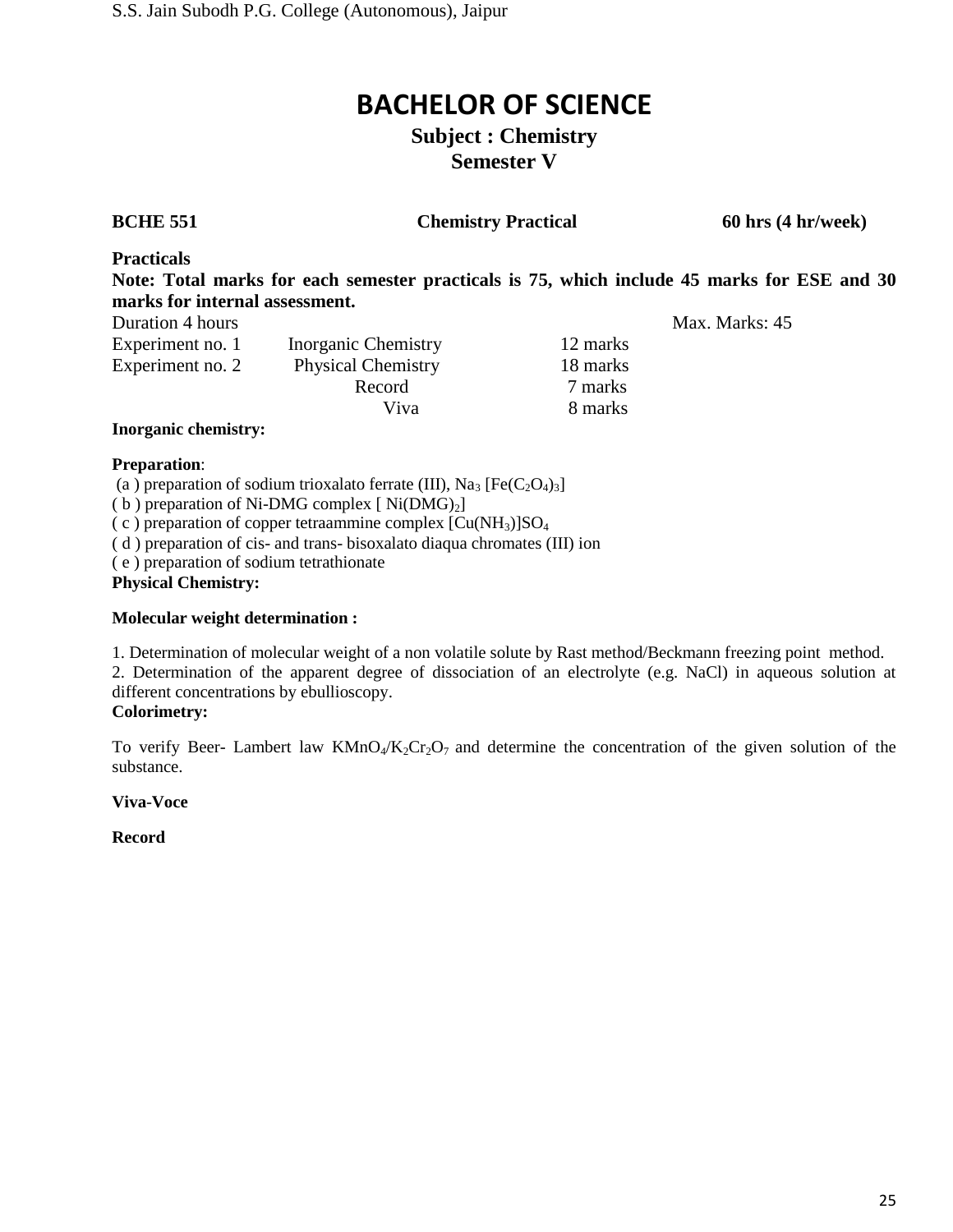### **Subject : Chemistry Semester VI**

| Paper code      | Paper Title             | Type of<br>paper | Contact<br><b>Hours</b> |                | Maximum<br>marks | Minimum<br>marks | ESE in hrs. |           |
|-----------------|-------------------------|------------------|-------------------------|----------------|------------------|------------------|-------------|-----------|
|                 |                         |                  | Per<br>Per week         | semester       |                  |                  | Theory      | Practical |
| <b>BCHE 601</b> | Inorganic<br>chemistry  | Theory           | 30                      | 2              | 50               | 20               | 3           |           |
| <b>BCHE 602</b> | Organic<br>chemistry    | Theory           | 30                      | 2              | 50               | 20               | 3           |           |
| <b>BCHE 603</b> | Physical<br>chemistry   | Theory           | 30                      | $\overline{2}$ | 50               | 20               | 3           |           |
| <b>BCHE 651</b> | Chemistry<br>Practicals | Lab<br>work      | 60                      | 4              | 75               | 30               |             | 4         |
|                 |                         |                  |                         | 10             |                  |                  |             |           |

The details of the courses with code and title assigned are given below.

ESE = End Semester Examination

### **SCHEME OF EXAMINATION**

### **(Semester Scheme)**

#### **Examination scheme**

| No.<br>Sr.  | <b>Paper</b>     | ESE | $\sim$ t<br>UИ | <b>Total</b> |
|-------------|------------------|-----|----------------|--------------|
| ᅩ.          | <b>Theory</b>    | 70% | 30%            | 100          |
| $\sim$<br>" | <b>Practical</b> | 60% | 40%            | 100          |

#### **Each theory paper syllabus is divided into four units. Each theory paper 3 hours duration**

#### **Each Practical /Lab work 4 hours duration**

The number of papers and the maximum marks for each paper/ practical shall be shown in the syllabus for the paper concerned. It will be necessary for a candidate to pass in theory part as well as practical part of a subject separately.

**Note: Maximum marks for a paper is 50 marks which include 35 marks for ESE and 15marks for Internal assessment.**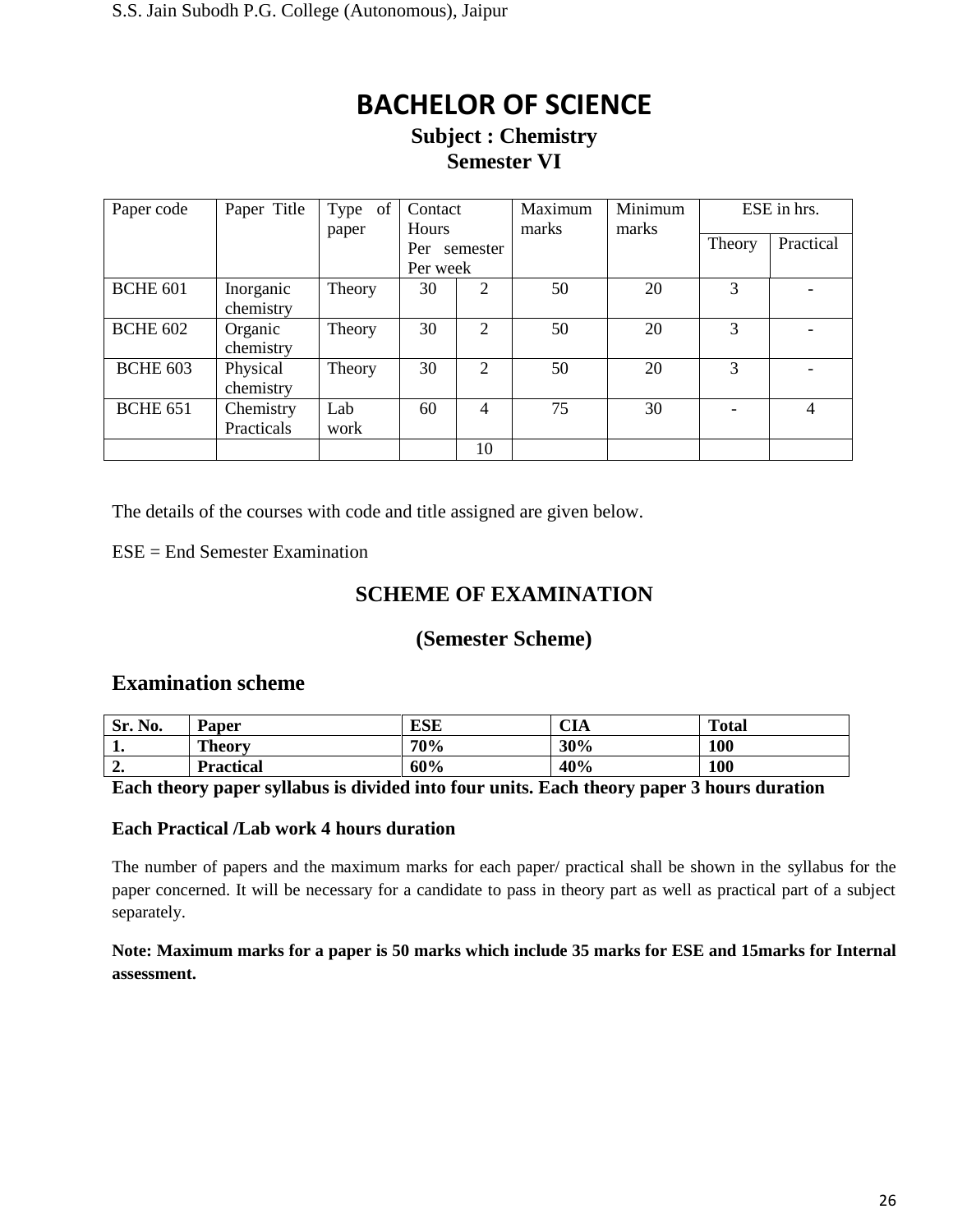## **BACHELOR OF SCIENCE Subject : Chemistry**

## **Semester VI**

| Max.hrs: 3 hrs.                                                                                                                                                                                                                                                                                         | Max. marks: 35                           |
|---------------------------------------------------------------------------------------------------------------------------------------------------------------------------------------------------------------------------------------------------------------------------------------------------------|------------------------------------------|
| <b>Part A</b> -comprises of ten very short answer questions from all units.<br>(It's a compulsory question and attempt any seven)<br><b>Part B-</b> comprises of eight long answer questions with two questions from each<br>unit. Candidates have to answer any four questions, selecting one question | $1x7=$<br>7marks                         |
| from each unit.                                                                                                                                                                                                                                                                                         | $7x4 = 28$ marks                         |
| <b>Total marks for End Semester Examination</b>                                                                                                                                                                                                                                                         | 35 marks                                 |
| Internal Assessment                                                                                                                                                                                                                                                                                     | 15 marks                                 |
| <b>Inorganic Chemistry</b><br><b>PAPER I</b><br><b>BCHE 601</b>                                                                                                                                                                                                                                         | Total<br>50 marks<br>30 Hrs. (2hrs/week) |

**Unit I** 

**Metal – ligand bonding in transition metal complexes:** An elementary idea of crystal-field theory, crystal field splitting in octahedral, tetrahedral and square planar complexes, factors affecting the crystal – field parameters, colour of transition metal ions, limitations of crystal field theory.

#### **Unit II**

**Spectral properties of transition metal complexes:** Types of electronic transitions, selection rules for d-d transitions, spectroscopic ground states and Spectoscopic terms (L-S Coupling) , spectrochemical series, orgelenergy level diagram for d<sup>1</sup> and d<sup>9</sup> states, the electronic spectrum of  $[Ti(H_2O)_6]^{1/3}$  complex ion.

#### **Unit III**

**Thermodynamic and kinetic aspects of metal complexes:** Thermodynamic and kinetic stability, thermodynamic stability and factors affecting the stability, substitution reactions of square planar complexes, types of substitution reactions and trans effect.

#### **Unit IV**

**Organometallic chemistry:** Definition, nomenclature and classification of organometallic compounds, preparation, properties, bonding nad applications of alkyls and aryls of Li, Al, Hg, Sn and Ti, a brief account of metal – ethylenic complexes and homogenous hydrogenation, mononuclear carbonyls and the nature of bonding in metal carbonyls.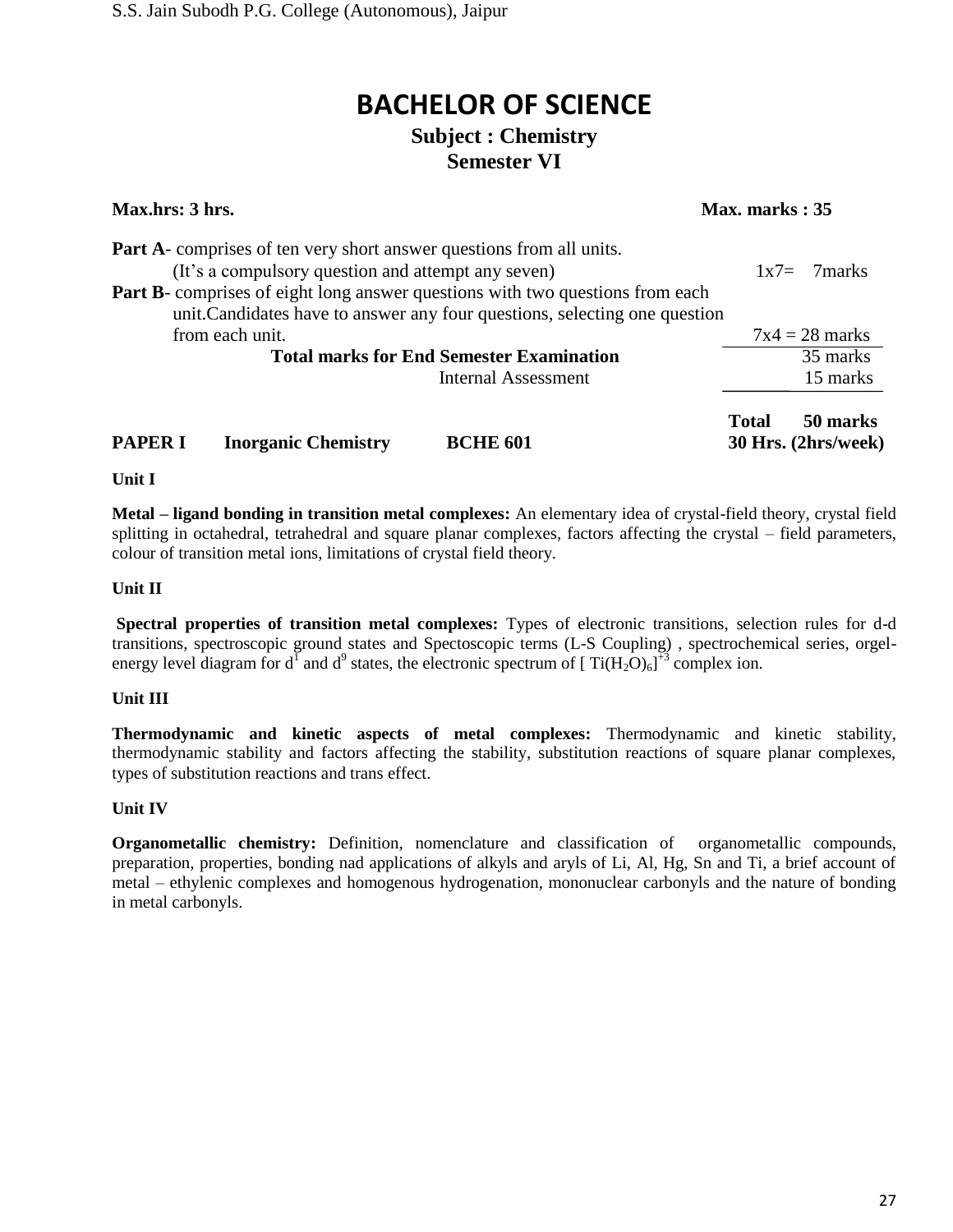**Subject : Chemistry Semester VI**

#### **PAPER II** Organic Chemistry BCHE 602 30 Hrs (2 hrs/week)

#### **Unit I**

Nuclear magnetic resonance(NMR) spectroscopy: Proton magnetic resonance <sup>1</sup>H-NMR spectroscopy, nuclear shielding and deshielding, chemical shift and molecular structure, spin spin splitting and coupling constant, areas of signals, interpretation of PMR spectra of simple organic molecules such as ethyl bromide, ethanol, acetaldehyde, 1,1,2 tri bromo ethane, ethyl acetate, toluene and acetophenone.Problems pertaining to the structure elucidation of simple organic compounds using UV, IR and PMR spectroscopic techniques.

#### **Unit II**

**Carbohydrates:** Classification and nomenclature, monosaccharides, mechanism of osazone formation, inter conversion of glucose and fructose, chain lengthing and chain shortening of aldose. Configuration of monosaccharide. erythro and threo diastereomers. Conversion of glucose into mannose. Formation of glucosides, ethers and esters. Determination of ring size of monosaccharides. Cyclic structure of  $D$  (+ )-glucose. Mechanism of mutarotation. Structure of ribose and deoxy ribose. An introduction to disaccharides ( maltose, sucrose and lactose) and polysaccharides (starch and cellulose) without involving structure determination.

#### **Unit III**

**Amino acids, peptides, proteins and nucleic acid:** Classification, structure and stereochemistry of amino acids. Acid base behaviour of isoelectric point and electrophoresis. Preparation and reaction of  $\alpha$  amino acid. Structure and nomenclature of peptides and proteins. Classification of proteins, peptide structure determination, end group analysis, selective hydrolysis of peptides. Classical peptides synthesis, solid phase peptide synthesis. Structre of peptides and proteins, levels of protein structure. Protein denaturation / renaturation. **Nucleic acids;** introduction. Constituents of nucleic acid ribo and ribonucieosides , nucleotides. The double helical structure of DNA/RNA

#### **Unit IV**

**Fats, oils and detergents:** Natural fats edible and industrial oils of vegetable resin common fatty acids, glycerides, hydrogenation of unsaturated oils. saponification value, iodine value, acid value, soaps, synthetic detergents, alkyl and aryl sulphonates.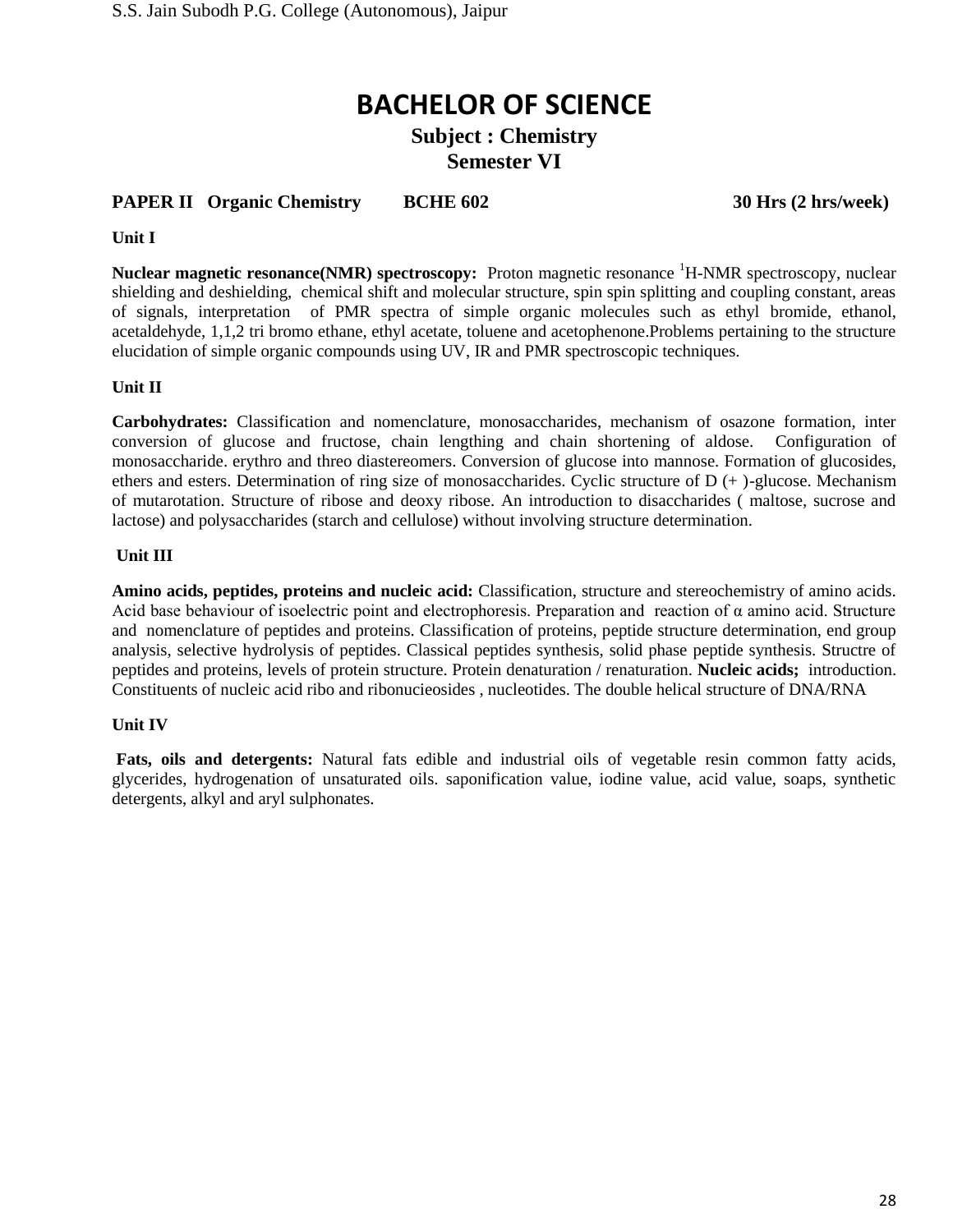### **Subject : Chemistry Semester VI**

### **PAPER III Physical Chemistry BCHE 603 30 Hrs (2 hrs/week)**

**Unit I**

**Photochemistry:** Interaction of radiation with matter, difference between thermal and photochemical processes. Laws of photochemistry: Grothus-Drapper law, Stark-Einstien law, Jablonski diagram depicting various processes occurring in the excited state., qualitative description of fluorescence, phosphorescence, non radiative process ( internal conversion, inter system crossing ) quantum yield, photosensitized reaction-energy transfer process (simple examples)

#### **Unit II**

**Spectroscopy I:** Introduction: Electromagnetic radiation of the spectrum, basic features of different spectrometers, statement of the Born Oppenheimer approximation, degree of freedom.

Rotational spectrum: Diatomic molecules, Energy levels of rigid rotator, (semiclassical principles) selection rules, spectral intensity, distribution using population distribution (Maxwell Boltzmann distribution ), determination of bond length, qualitative description of non rigid rotator, isotope effect.

Electronic spectrum: Concept of potential energy curves for bonding and anti bonding molecular orbital's, qualitative description of selection rules and Frank –Condon principle.

#### **Unit III**

**Spectroscopy II:** Vibrational spectrum: Infrared spectrum: Energy levels of simple harmonic oscillator, selection rules, pure vibrational spectrum, intensity., determination of force constant, qualitative relations of force constants and bond energy, effect of anharmonic motion and isotopes on the spectrum, idea of vibrational frequencies of different functional groups.

**Raman spectrum:** Concept of polarizability, pure rotational and pure vibrational Raman spectra of diatomic molecules, selection rules.

#### **Unit IV**

**Quantum Mechanics II:** Molecular orbital theory: Basic ideas criteria for forming M.O. from A.O. construction of M.O.'s by LCAO-H<sub>2</sub><sup>+</sup> ion, calculation of energy levels from wave functions, physical picture of bonding and antibonding wave functions, concept of  $\sigma$ ,  $\sigma$  \* and  $\pi$ ,  $\pi$ \* orbitals and their characteristics. Hybrid orbitals sp, sp<sup>2</sup>,  $\text{sp}^3$ , calculation of coefficients of atomic orbitals used in these hybrid orbitals.